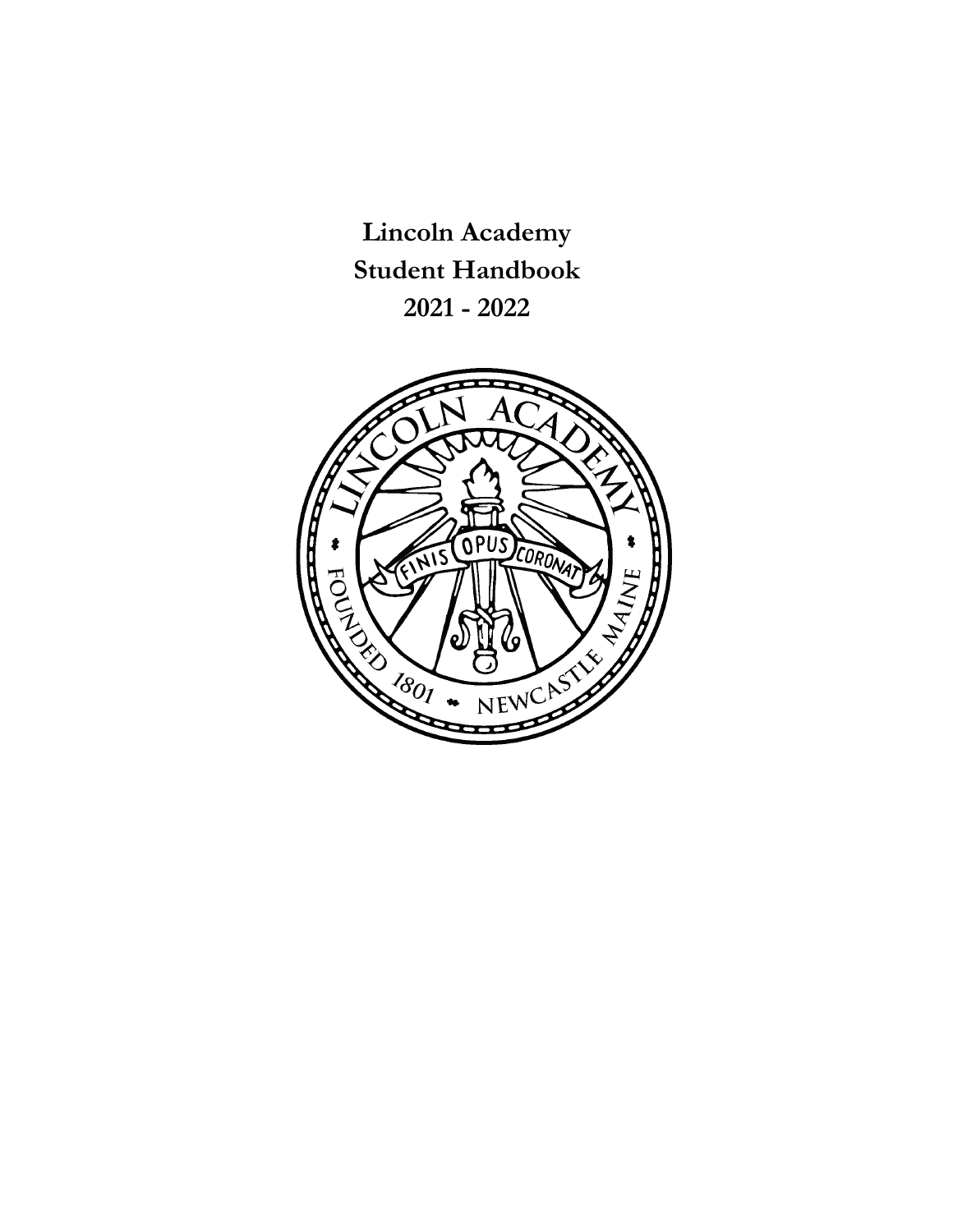# **TABLE OF CONTENTS**

| Introduction                                                              | 3  |
|---------------------------------------------------------------------------|----|
| <b>Mission Statement</b>                                                  |    |
| <b>Accreditation Statement</b>                                            |    |
| Disclaimer                                                                |    |
| Affirmative Action Policy                                                 |    |
| Administrative Directory                                                  |    |
| Class Deans                                                               |    |
| Career and College Counseling Office                                      |    |
| Department Heads                                                          | 0  |
| Who Should I Contact?                                                     |    |
| The School Day                                                            |    |
| Classes Begin and End                                                     |    |
| Lunch                                                                     |    |
| <b>Breakfast</b>                                                          | 8  |
| The Daily Schedule                                                        | 8  |
| School Cancelations and Delays                                            |    |
| Early Release Wednesdays                                                  |    |
| Student Support                                                           | 9  |
| The Career and Academic Counseling Office                                 | 9  |
| School Based Health Center                                                | 10 |
| Social Work Support                                                       | 10 |
| Advisor Program                                                           | 10 |
| Library                                                                   | 10 |
| Athletics                                                                 | 10 |
| Academic Eligibility for Extracurricular Participation                    | 11 |
| Additional Procedures for Students Involved in Extracurricular Activities | 11 |
| Participation on Athletic Teams                                           | 11 |
| Androstenedione and Dietary Supplements                                   | 12 |
| Lincoln Academy Physical Exam Policy For Athletic Participation           | 12 |
| Concussion Management                                                     | 12 |
| <b>Student Behavioral Expectations</b>                                    | 12 |
| Disciplinary Philosophy                                                   | 12 |
| Major Disciplinary Infractions                                            | 13 |
| Academic Integrity                                                        | 13 |
| Academic Policies                                                         | 13 |
| Bullying/Harassment                                                       | 13 |
| Alcohol/Tobacco/Chemical Abuse                                            | 14 |
| Tobacco and Electronic Nicotine Delivery Systems (Vaping)                 | 14 |
| Attendance Expectations                                                   | 14 |
| Student Guardian Policies                                                 | 14 |
| When a Student Is Absent                                                  | 14 |
| <b>Excused Absences</b>                                                   | 14 |
| Planned Absences                                                          | 15 |
| Athletics and Attendance                                                  | 15 |
| Tardy to School/Class                                                     | 15 |
| Early Dismissals                                                          | 15 |
| Permission to Leave School                                                | 15 |
| Technology                                                                | 15 |
| Student Computer and Internet Use Rules                                   | 15 |
| General Rules and Regulations                                             | 16 |
| Cell Phone, Device Use, and Headphones/Earbuds During the School Day      | 16 |
| Decorum and Respect for School Property                                   | 17 |
| Drone/Unmanned Aircraft (UAS) Use                                         | 17 |
| Public Display of Affection                                               | 17 |
| Dress Code                                                                | 17 |
| General Information                                                       | 17 |
|                                                                           |    |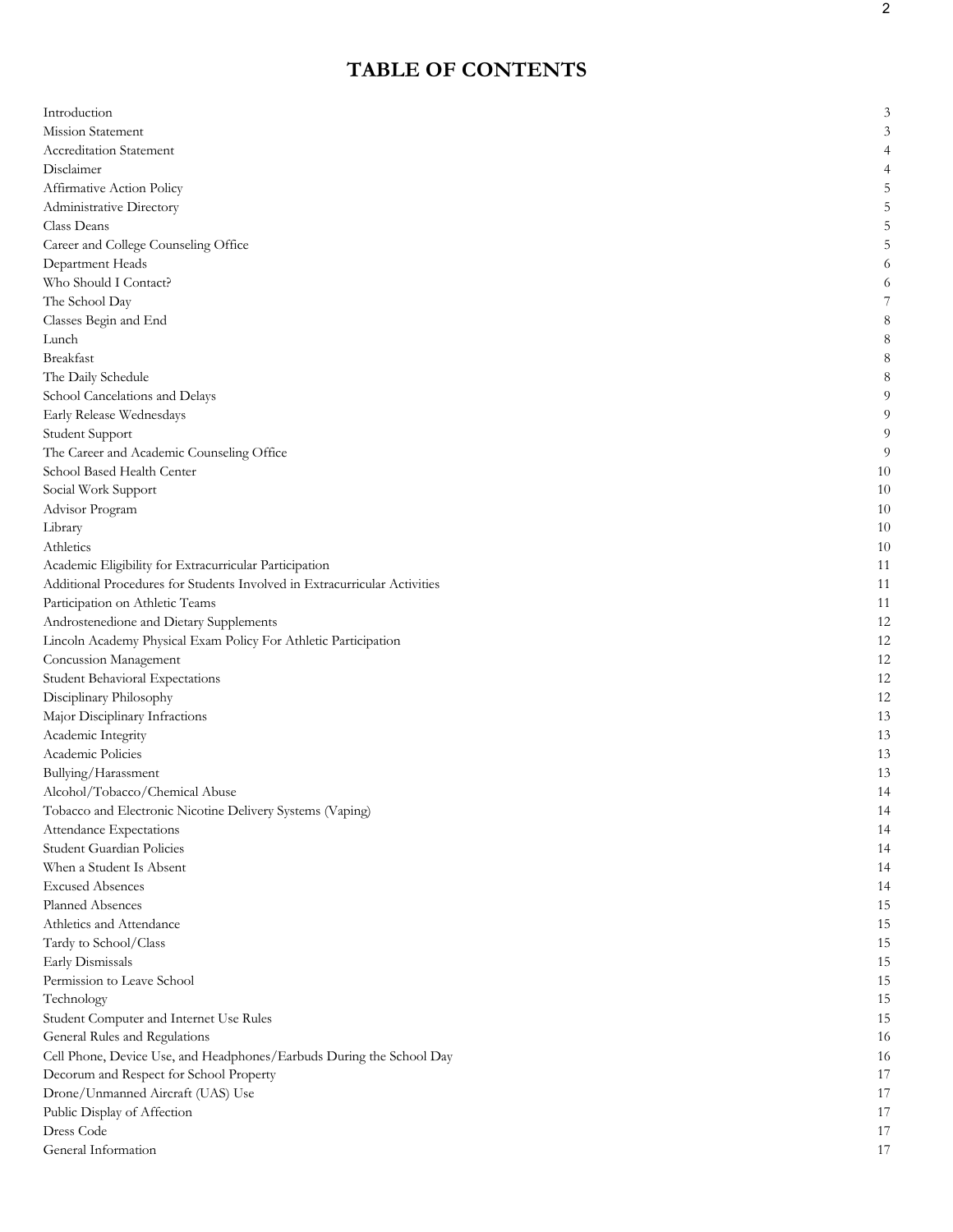| Fire and Lockdown Drills             | 17 |
|--------------------------------------|----|
| Lockers                              | 17 |
| Study Hall                           | 17 |
| Textbooks                            | 18 |
| Animals in School                    | 18 |
| Dances/Prom                          | 18 |
| Access to School Records             | 18 |
| Insurance and Accidents              | 18 |
| Transportation and Parking           | 18 |
| Buses and Vans                       | 18 |
| Student Drivers, Cars, and Parking   | 19 |
| Transportation for Boarding Students | 19 |
| Travel by Plane                      | 19 |
| Vacation Travel                      | 19 |
| Media Publishing Permission          | 19 |

# **Introduction**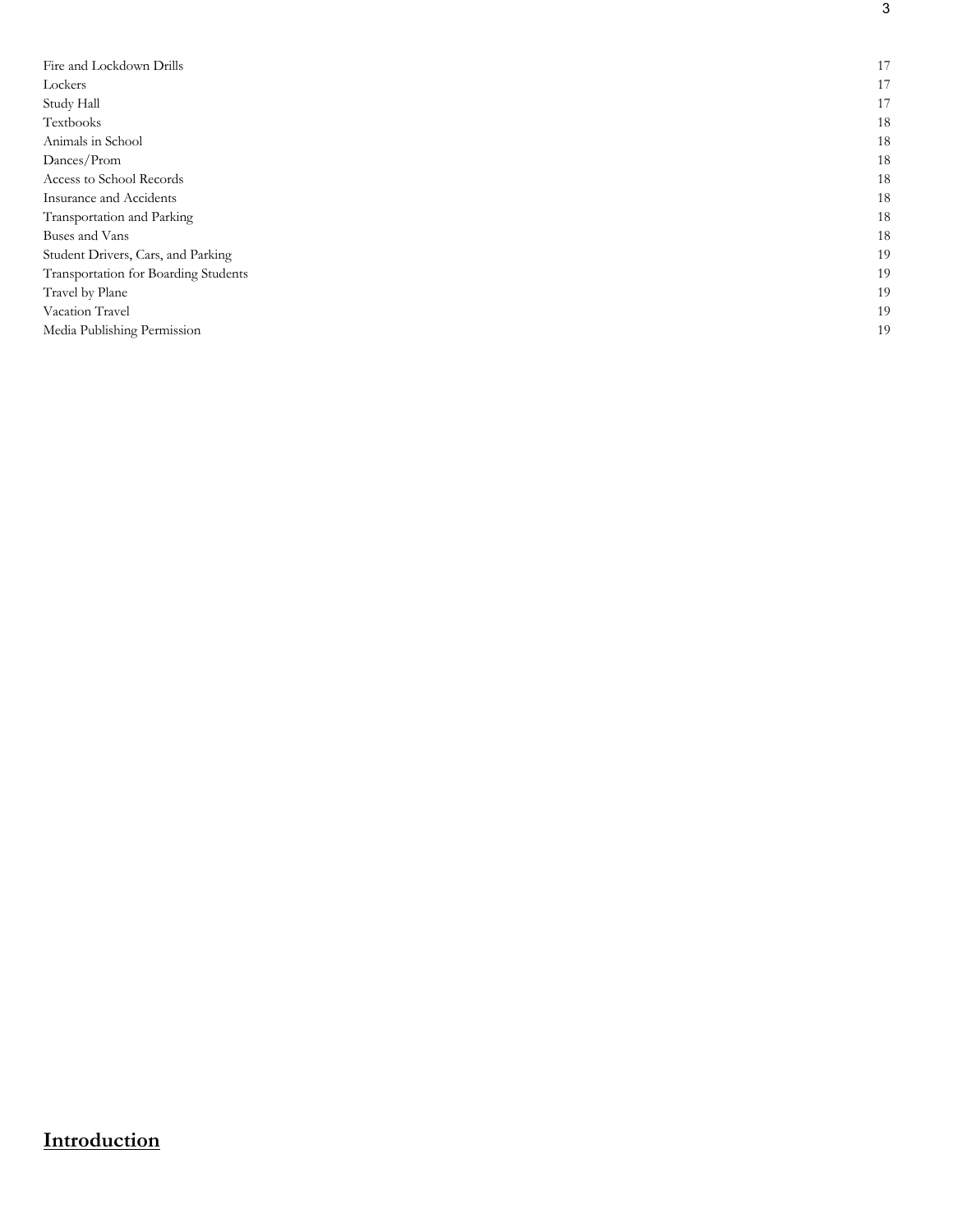Lincoln Academy is one of the oldest town academies in Maine. It has a proud tradition of being an independent school that is comprehensive in nature and responsive to the needs of the communities it serves. At the heart of all great schools is a strong community. Creating and sustaining strong communities requires establishing shared beliefs and in turn developing, implementing, and enforcing practices and policies that help to lay the foundation of a learning community. It is my hope that this student handbook provides that foundation for its students. It is my intention to have principles guide our policies and to have policies that serve the best interests of all of our students, faculty and staff.

Respect for ourselves and each member of our community is the underpinning of these policies and practices. I encourage all of us to assume best intentions in our interactions with everyone and to answer a reasonable request with an equally reasonable response. I believe that if we, as a community of students, teachers, faculty, staff, and parents, can uphold respecting ourselves and our community in this manner we will do a great service to this student body and those that follow.

We have a very strong team in place to lead the school and each member of the administrative team can be approached with questions about policies or their guiding principles. I look forward to the work ahead and helping each student find their place in this wonderful school we call Lincoln Academy.

Sincerely,

Jeffrey S Burroughs Head of School

### **Mission Statement**

#### *Lincoln Academy, an independent, comprehensive secondary school for day and residential students.*

Grounded in community, global in vision, and rich in opportunity, Lincoln Academy challenges all students to grow in skills and scholarship, serve others, and lead fulfilling lives.

#### **VISION:**

#### **Lincoln Academy will**:

- Guide and empower students to develop the skills they need to build lives of meaning and purpose.
- Promote global citizenship, problem solving, creativity, and critical thinking to prepare students for an increasingly complex and interconnected world.
- Offer opportunities for faculty and staff enrichment that enhance education, model lifelong learning, and foster a culture of personal growth.

• Utilize our unique Coastal Maine location as an educational laboratory, enriching understanding of environmental stewardship, ecology, culture, history, and economic opportunity.

• Ensure a well-resourced and financially sustainable institution.

• Position Lincoln Academy as a community hub of learning and excellence that contributes to the economic vitality of our region, enhancing the economic future of mid-coast Maine.

#### **CORE VALUES:**

• **Community:** Lincoln Academy, with proud ties to the local community since 1801, is more than a school, it serves as a social, educational, and community center. We believe that community is the foundation for student learning and growth, and we encourage students to seek opportunities for community engagement that enriches themselves and our region.

• **Diversity:** Students at Lincoln Academy have a rich diversity of strengths, skills, and life experiences. We believe that these differences create a stronger learning environment for all students. We are committed to meeting the needs and supporting the aspirations of all students within their wide range of cultures, learning styles, socioeconomic backgrounds, and national and individual identities.

• **Character:** We believe that the character of our students is vital to their success, and to the school as a whole. We model excellence, compassion, honesty, fairness, perseverance, and service to others to inspire students to develop traits that will strengthen future relationships and ability to lead fulfilling lives. **Critical Thinking:** We believe that the ability to think through complex problems is vitally important in learning and in life. We challenge students to think critically, evaluate large issues from multiple perspectives, and make decisions based on sound reasoning.

• **Exploration:** We provide ALL students with opportunities for discovery and growth. We encourage them to study subjects that challenge, engage in extracurricular activities, consider travel opportunities, collaborate, and follow their passions both in and out of the classroom.

• **Communication:** Communication is a foundational skill that we nurture throughout the school. We encourage students to convey their ideas effectively and listen to and respect the opinion of others.

• **Supporting Students:** We believe that students learn best in a safe and respectful environment that provides academic, social and emotional support. We strive to connect those in need with the resources and assistance necessary to fully access their education.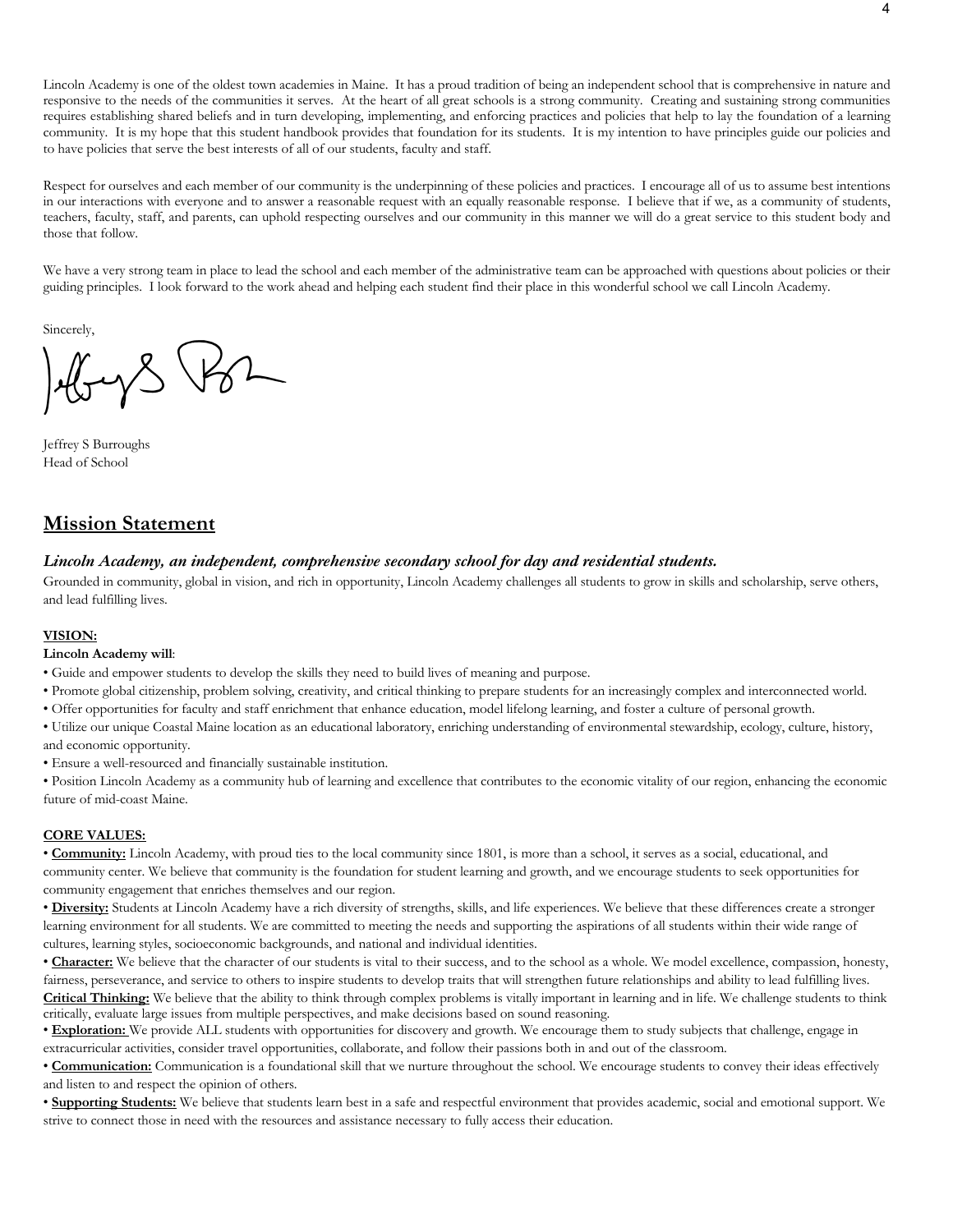# **Accreditation Statement**

Lincoln Academy is accredited by the New England Association of Schools and Colleges, Inc., a non-governmental, nationally recognized organization whose affiliated institutions include elementary schools through collegiate institutions offering post graduate instruction.

Accreditation of an institution by the New England Association indicates that it meets or exceeds criteria for the assessment of institutional quality periodically applied through a peer group review process. An accredited school or college is one which has available the necessary resources to achieve its stated purposes through appropriate educational programs, is substantially doing so, and gives reasonable evidence that it will continue to do so in the foreseeable future. Institutional integrity is also addressed through accreditation.

Accreditation by the New England Association is not partial but applies to the institution as a whole. As such, it is not a guarantee of the quality of every course or program offered, or the competence of individual graduates. Rather, it provides reasonable assurance about the quality of opportunities available to students who attend the institution.

Inquiries regarding the status of an institution's accreditation by the New England Association should be directed to the administrative staff of the school or college. Individuals may also contact the Association.

### **NEW ENGLAND ASSOCIATION OF SCHOOLS AND COLLEGES, INC. 209 BURLINGTON ROAD BEDFORD, MASSACHUSETTS 01730-1433**

# **Disclaimer**

Please be advised that the rules and regulations contained within this handbook are subject to changes, as necessary. Once approved, any changes in policy shall be considered immediately effective. These changes can be viewed using our electronic media and/or the Lincoln Academy Website. It is recommended that Lincoln Academy students and their families periodically update themselves using these electronic sources. If you have additional questions, please do not hesitate to contact the school.

# **Affirmative Action Policy**

It is the policy of Lincoln Academy to ensure equal employment and education opportunities and affirmative action regardless of race, sex, color, national origin, sexual orientation, marital status, age, handicap, or religion in accordance with all federal and state laws and regulations relative to discrimination.

Sexual harassment is recognized as a form of sex discrimination.

### **Administrative Directory**

**Office Telephone: 563-3596 FAX: 563-1067 E-MAIL: lastname@lincolnacademy.org WEB SITE: www.lincolnacademy.org**

The Lincoln Academy faculty, staff and administration are united in providing the best possible education for all LA students, and in providing an engaging and welcoming community for constituencies- students, parents, families, visitors and alumni. We look forward to reconnecting with returning families this fall and to getting to know those families new to LA.

#### **Administration**

| Head of School                                       | Jeffrey Burroughs | Main Building                  |
|------------------------------------------------------|-------------------|--------------------------------|
| Director of Curriculum and Instruction               | Kelley Duffy      | Main Building                  |
| Director of Student Affairs and External Programs    | Don MacMillan     | Main Building                  |
| Dean of Students & Residential Life                  | Jake Abbott       | Main Building/Kiah Bailey Hall |
| Director of Career and Academic Counseling<br>Office | Eliza Gleason     | Main Building                  |
| Chief Financial Officer                              | Wendy Corlett     | Kiah Bailey Hall               |
| Director of Development                              | Laurie Hurd       | Main Building                  |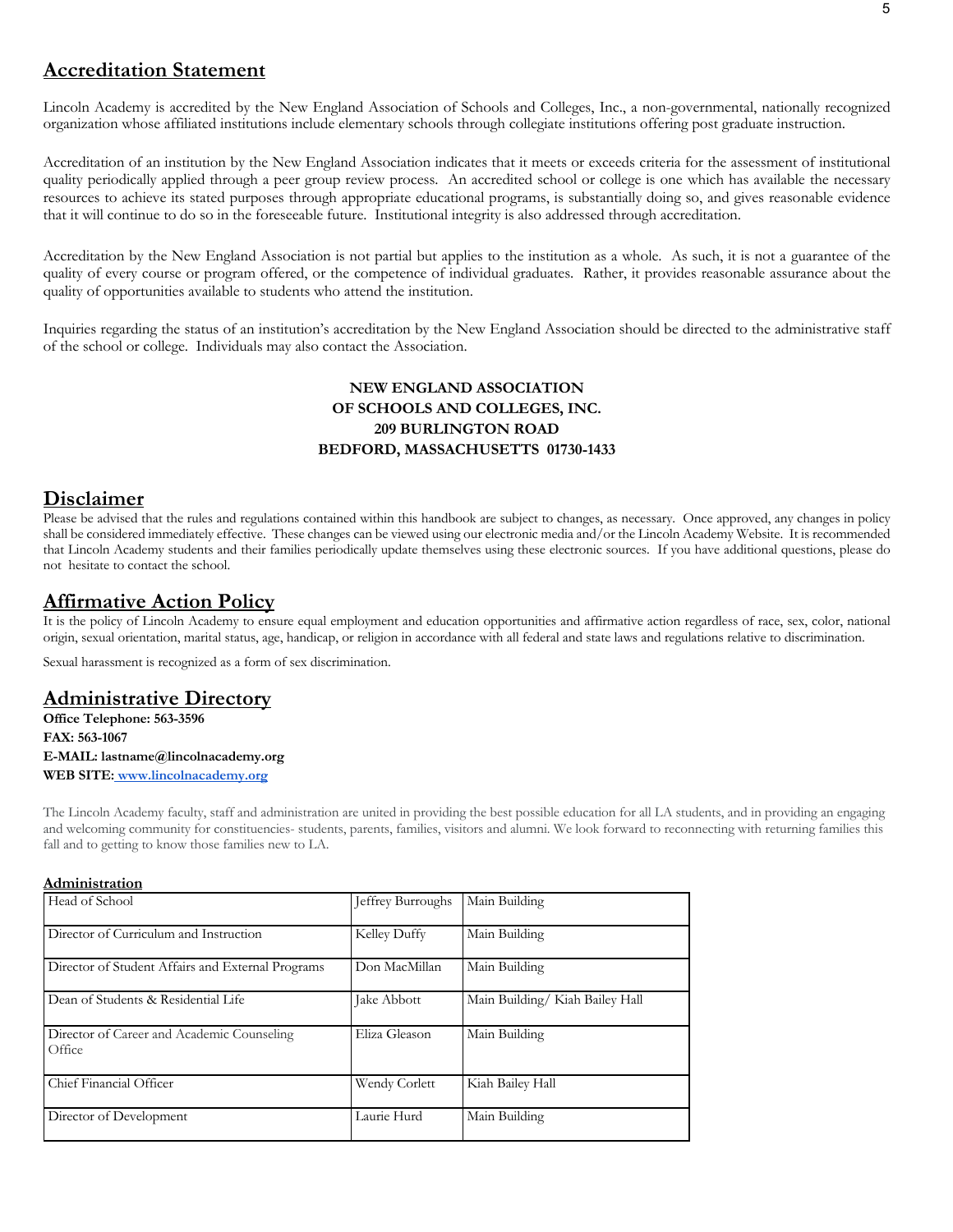| Director of Admissions                    | Lu-Shien Tan            | Main Building                    |
|-------------------------------------------|-------------------------|----------------------------------|
| Athletic Director                         | K.J. Anastasio          | Kiah Bailey Hall                 |
| Director of Student Services              | Laurie Zimmerli         | Hall House/Main Building         |
| Director of Health Center                 | Eric Duffy              | Main Building                    |
| Director of Facilities and Transportation | <b>Bill Teele</b>       | Main Building                    |
| Director of Food Services                 | <b>Russell Brackett</b> | Dining Commons                   |
| Director of Custodial Services            | Cathy Alexander         | Kiah Bailey Hall                 |
| Information Technology                    | David Brooks            | Applied Technology Center (ATEC) |

## **Class Deans**

| Class of 2022   | Laura Phelps  | Library       |
|-----------------|---------------|---------------|
| Class of $2023$ | Kelcey Cheska | Main Building |
| Class of 2024   | Will Fraser   | Main Building |
| Class of 2025   | Kristi Curtis | Main Building |

# **Career and College Counseling Office**

| Director of Career and College Counseling | Eliza Gleason    | Guidance Department |
|-------------------------------------------|------------------|---------------------|
| Guidance Counselor                        | Jose Cordero III | Guidance Department |
| Guidance Counselor                        | Alicia Lemar     | Guidance Department |
| Guidance Associate                        | Cindy Blodgett   | Guidance Department |
| Guidance Associate                        | Alexa Abbott     | Guidance Department |

# **Department Heads**

| Alternative Education               | Anna Myers           | Hall House 1314                  |
|-------------------------------------|----------------------|----------------------------------|
| Design, Engineering, and Technology | Ken Stevenson        | Applied Technology Center (ATEC) |
| English                             | Bryan Manahan        | Main Building 1135               |
| Languages                           | Alison Welch         | Hall House 1303                  |
| Library Services and Information    | Laura Phelps         | Library 1109                     |
| Mathematics                         | Susan Levesque       | Main Building 1130               |
| Physical Education                  | Radek Janik          | Main Building 1123               |
| Science                             | <b>Betsy Grannis</b> | Main Building 1140               |
| Special Education                   | Laurie Zimmerli      | Hall House 1309                  |
| Social Studies                      | Brian O'Mahoney      | Main Building 1116               |
| Visual and Performing Arts          | Elizabeth Matta      | Parker B Poe Theater Bsmt. 1202  |
| Residential Life                    | Jake Abbott          | Main Building/Kiah Bailey Hall   |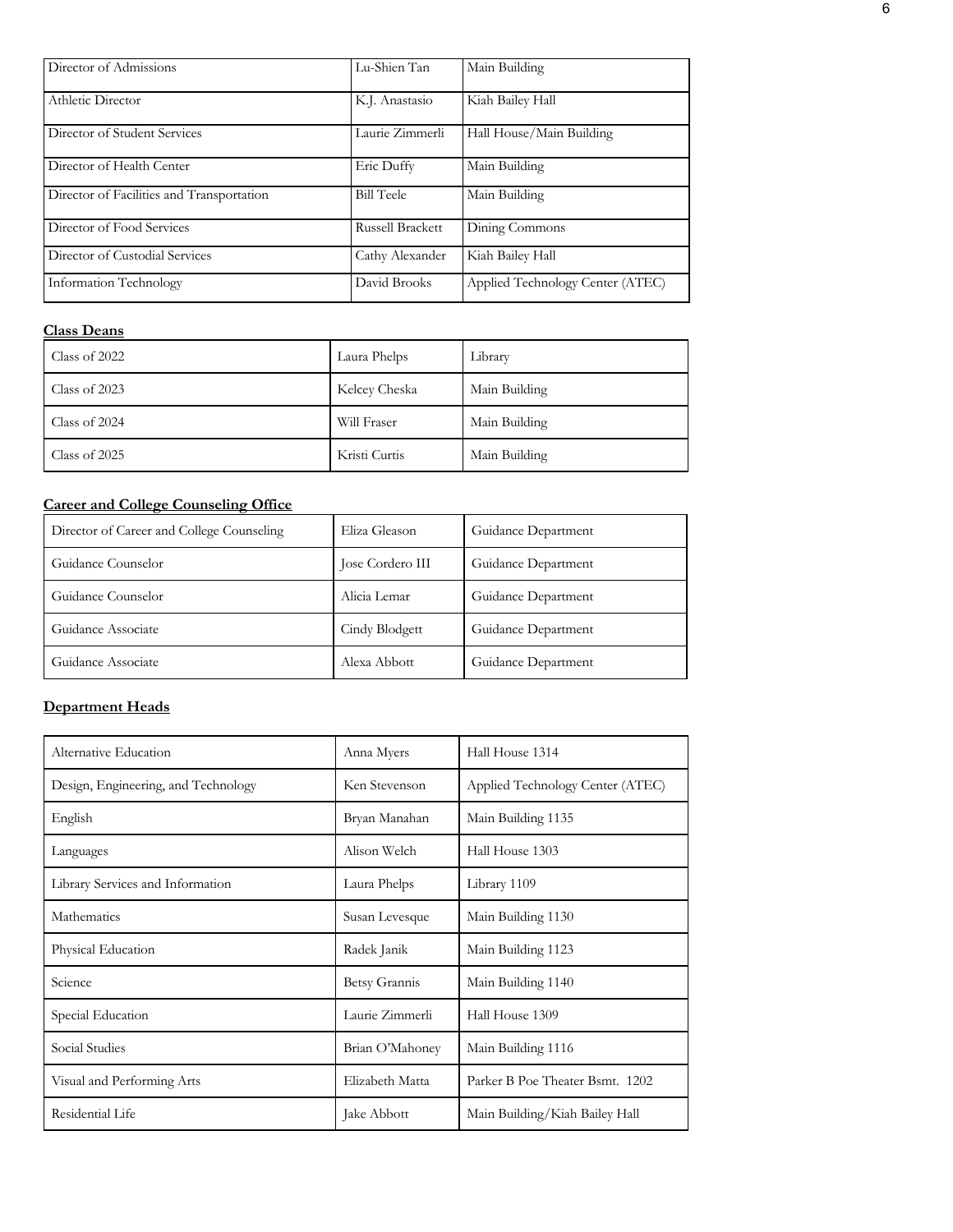# **Who Should I Contact?**

| Contact:                                                        | For:                                                                                                                                                                                                                                                                                                                                                                                        | How:                                                                                                                                                                                                  |
|-----------------------------------------------------------------|---------------------------------------------------------------------------------------------------------------------------------------------------------------------------------------------------------------------------------------------------------------------------------------------------------------------------------------------------------------------------------------------|-------------------------------------------------------------------------------------------------------------------------------------------------------------------------------------------------------|
| The Front Office<br>Lynda Gundlach<br>Carole Brinkler           | Student Attendance (Parents should email<br>or call before 9:00 am to report absences) &<br>student communication and dismissals                                                                                                                                                                                                                                                            | attendance@lincolnacademy.org or<br>Call 563-3596 ext. 2103                                                                                                                                           |
| The Advisor                                                     | The advisor is the adult who is best<br>informed about a student's progress and<br>continues to serve as the student's advisor<br>through graduation. Parents are<br>encouraged to think of their student's<br>advisor as the first line of contact when they<br>have questions or concerns about any<br>aspect of school life or wish to share<br>important information about their child. | Email is the best way to reach the advisor.<br>Most LA email address are formatted as<br>follows:<br>lastname@lincolnacademy.org<br>The website has a full list of email<br>addresses.                |
| Career and Academic Counseling Office                           | Questions about registration, the student's<br>schedule, course choice, requests for<br>changes, information about alternative<br>programs, college and career planning,<br>testing, and student support.                                                                                                                                                                                   | Call 563-3596 ext. 1111 or 2128                                                                                                                                                                       |
| Dean of Students and Director of<br>Residential Life            | Questions about all non-academic student<br>related items including student support,<br>student discipline, behavioral expectations,<br>school policy, campus access, school safety,<br>residential life policy and all issues related to<br>residential students, travel plans, and<br>weekend programming.                                                                                | Call 563-3596 ext. 2222<br>Email: jabbott@lincolnacademy.org                                                                                                                                          |
| Teachers and Department Heads                                   | When a student or parent has a concern<br>about something in a particular class, the<br>teacher is the first point of contact. If the<br>issue cannot be resolved directly, parents or<br>students should contact the relevant<br>department head or the Director of<br>Curriculum and Instruction                                                                                          | Email is the best way to reach a teacher or<br>department head Most LA email address<br>are formatted as follows:<br>lastname@lincolnacademy.org<br>The website has a full list of email<br>addresses |
| Director of Curriculum and Instruction                          | Questions about curriculum and<br>instruction, overall academic program,<br>school schedule, or if an issue that hasn't<br>been resolved satisfactorily by the teacher<br>or Department Chair is time sensitive.                                                                                                                                                                            | Call 563-3596 ext 2106<br>Email: duffy@lincolnacademy.org                                                                                                                                             |
| The Student Health Center/Director of<br><b>Health Services</b> | All health issues, including ways to arrange<br>for physicals, flu shots, appointments with<br>Lincoln Health providers and school social<br>workers.                                                                                                                                                                                                                                       | Call 563-3596 ext. 1119 or 2197<br>Email: eduffy@lincolnacademy.org                                                                                                                                   |
| Director of Student Services                                    | All questions regarding students with<br>special needs, creating IEP's, & 504's and<br>questions about social work support<br>services.                                                                                                                                                                                                                                                     | Call 563-3596 ext 1309<br>Email: zimmerli@lincolnacademy.org                                                                                                                                          |
| Coaches or Athletic Director                                    | Questions about athletics, athletic<br>participation or schedules, should be made<br>directly to the team coach. If a question or<br>issue hasn't been resolved satisfactorily or is                                                                                                                                                                                                        | Email is the best way to reach a coach<br>Most LA email address are formatted as<br>follows:                                                                                                          |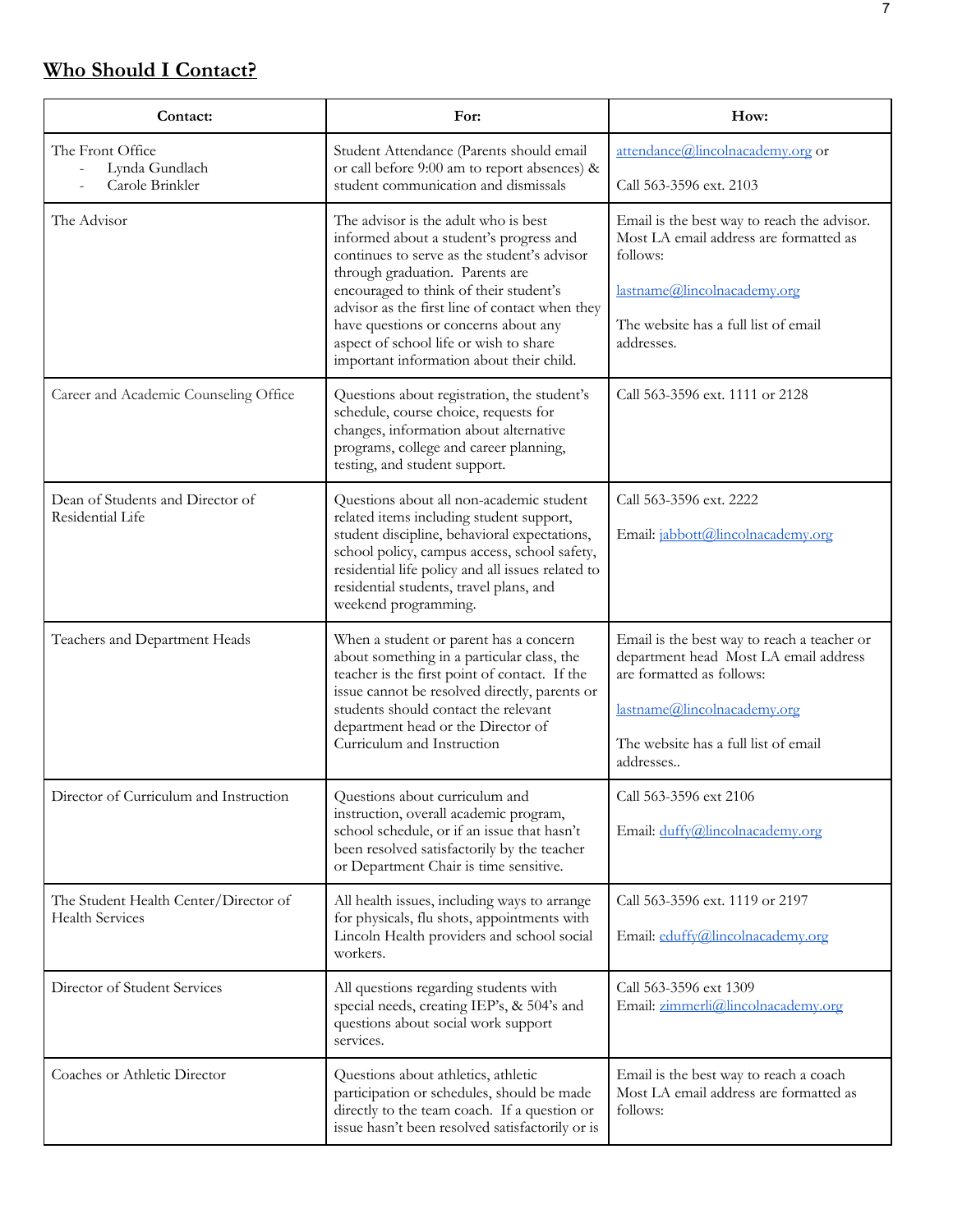|                                                      | time sensitive, communication with the<br>Athletic Director is appropriate.                                     | lastname@lincolnacademy.org<br>Athletic Director:<br>kj@lincolnacaemy.org |
|------------------------------------------------------|-----------------------------------------------------------------------------------------------------------------|---------------------------------------------------------------------------|
| Director of Student Affairs and External<br>Programs | General questions, ideas, or concerns of a<br>serious nature or an inability to get answers<br>in other places. | Call 563-3596 ext 2108<br>Email: macmillan@lincolnacademy.org             |
| Director of Development                              | All proposals for fundraising for LA<br>activities and events.                                                  | Call 563-3596 ext 2215<br>Email: hurd@lincolnacademy.org                  |
| Director of Communications                           | All external communications and<br>publications including newsletter and press<br>releases as well as yearbook. | Call 563-3596 ext 2112<br>Email: mayher@lincolnacademy.org                |

# **The School Day**

### **Classes at Lincoln Academy begin at 8:00 and end at 2:40.**

LA has a 2-day, block-rotation schedule. Classes meet for 70 minutes, every other day. Third period is broken into three blocks with lunch occurring in one of the 3 blocks. Focused learning block is a 40-minute period after 3rd period/lunch which is used for community meetings, clubs and extracurriculars, support study, and more. Advisor period meets daily for 20 minutes.

### **Lunch:**

Students and faculty rotate through three lunch periods which exist within the third period of the day. A student will eat and take 3rd period class in one of the following arrangements:

- Lunch #1 with 70 minutes of class to follow.
- Lunch #2 with 35 minutes of class before the lunch break, and 35 minutes of class to follow.
- Lunch #3 with 70 minutes of class followed by lunch at the end.

Students eat in the LA Dining Commons, where hot lunch, salad and sandwiches are served daily. Lunch and breakfast are free to all students. Any questions about lunches should be addressed to Chef Russell Brackett at brackett@lincolnacademy.org.

### **Breakfast:**

Breakfast is available at no charge between 7:00 am and 8:00 am daily.

### **The Daily Schedule**

### Monday, Tuesday, Thursday, Friday

| <b>Bell Schedule</b> | A Day            | <b>B</b> Day     |
|----------------------|------------------|------------------|
| $8:00 - 9:10$        | <b>Period A1</b> | <b>Period B1</b> |
| $9:15-9:35$          | <b>Advisor</b>   | <b>Advisor</b>   |
| $9:40-10:50$         | <b>Period A2</b> | <b>Period B2</b> |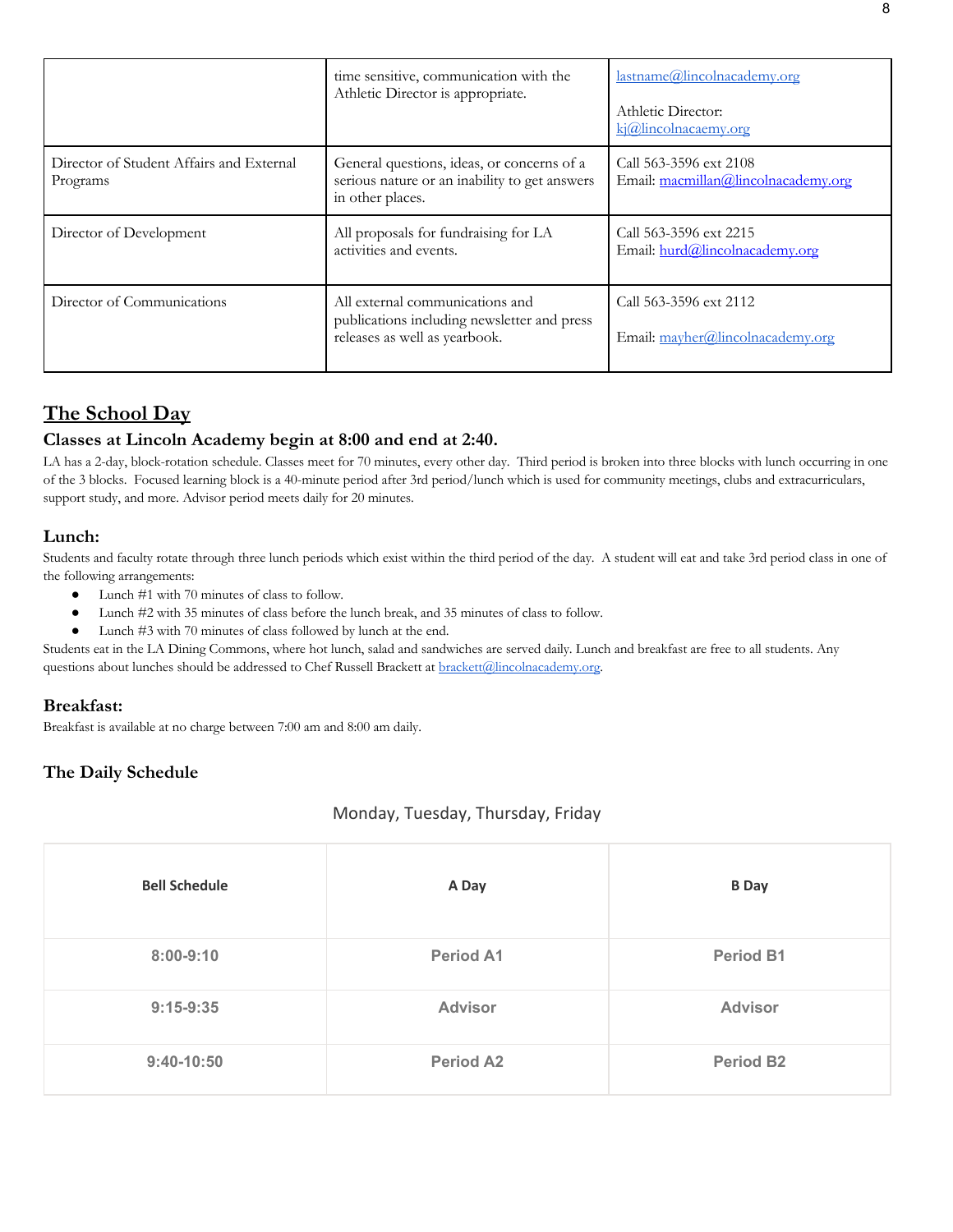|                   | Period A3 + 3 lunches           | Period B3 + 3 lunches           |
|-------------------|---------------------------------|---------------------------------|
| 10:55-11:30 (L#1) | Lunch #1                        | Lunch #1                        |
| 11:30-12:05 (L#2) | Lunch $#2$                      | Lunch $#2$                      |
| 12:05-12:40 (L#3) | Lunch $#3$                      | Lunch $#3$                      |
| $12:45-1:25$      | <b>Focused Learning Block**</b> | <b>Focused Learning Block**</b> |
| $1:30-2:40$       | Period A4                       | <b>Period B4</b>                |

### Wednesday (Early Release Day)

| <b>Every Wednesday</b>                                      | Early Release Day A / B        |
|-------------------------------------------------------------|--------------------------------|
| $8:00-9:10$                                                 | Period 1                       |
| $9:15-9:35$                                                 | <b>Advisor</b>                 |
| $9:40-10:50$                                                | Period 2                       |
| 10:55-11:30 (L#1)<br>11:30-12:05 (L#2)<br>12:05-12:40 (L#3) | <b>Period 3 with 3 Lunches</b> |
| $12:45-1:55$                                                | Period 4                       |

### **School Cancellation & Delay Days**

In the event of inclement weather, Lincoln Academy may cancel school or utilize a delay day strategy. Because we share bus routes and many of our families have children in both AOS elementary schools and LA, we coordinate with the Superintendent in making these decisions. All notifications of cancellation or delay will be made by 6:00 am. When a delay is announced, the Head of School will assess the weather and road conditions and if warranted will announce a cancellation by 8:00 a.m.

All notifications for delays, cancellations, and school emergencies are sent out on SwiftK-12. Parents and students will receive these notices by email, text, and robocall. Notices of cancellations and delays will also be broadcast on the following local radio and TV stations: WGME-13; WCSH-6; WMTW-8; WMME, 92 Moose.

As always in the event of inclement weather, **parents/guardians should use their own discretion** when sending their students to school, as road conditions can vary quite a bit throughout our area.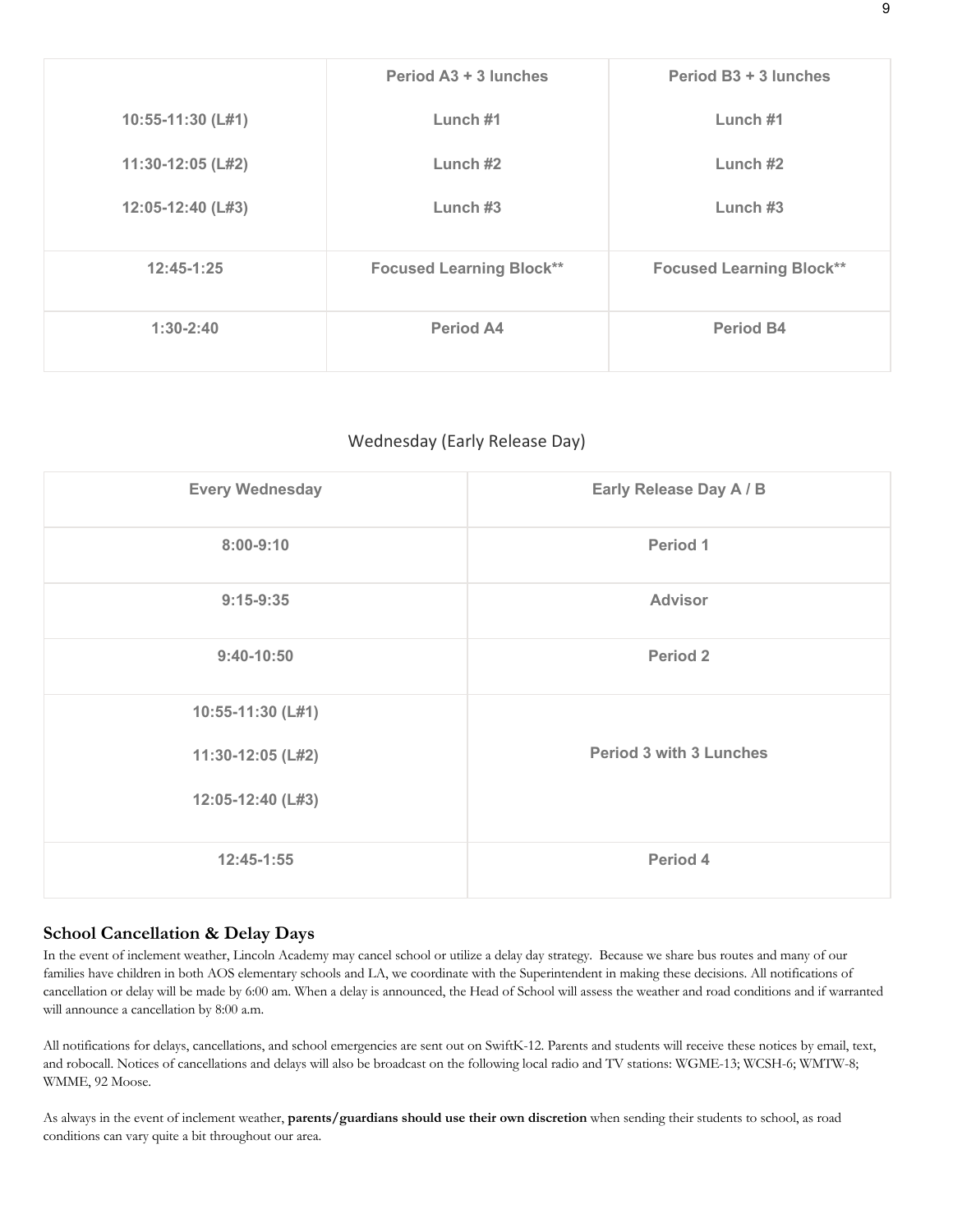## **Delay Day Schedule**

In the event of a delayed schedule due to inclement weather or other reasons, school will begin at 10:00am with the second period of the day.

### **Early Release Wednesdays**

Each Wednesday, to facilitate time for faculty and staff meetings, classes conclude by 1:55. There will be no focused learning block. Consult the schedule posted above.

# **STUDENT SUPPORT**

### **The Career and Academic Counseling Office**

The Career and Academic Counseling Office at Lincoln Academy serves as a resource center for prospective and current parents, staff, and the community, and provides a system of support services for students. In addition to its responsibility for enrolling students in courses, establishing and implementing the school's Master Schedule, tracking student grades, maintaining the formal transcript, and assisting students with all decisions regarding course choices and changes, guidance counselors are there to help students succeed and to assist them in making informed, thoughtful decisions both in high school and about the paths they will pursue after high school. More specifically, the career and academic counseling office assists students to:

- Select courses and activities that will provide them with a wide variety of experiences in high school and that will meet the requirements for college, vocational school, the military, and the workplace.
- Adjust successfully to the LA community and the demands of their high school programs.
- Access information about unique opportunities and scholarships available to LA students.
- Meet graduation requirements.
- Make informed college and vocational choices and, when the time comes, fulfill all of the requirements for successful matriculation to postsecondary programs.

The Career and Academic Counseling Office provides a strong network of support (individual, small or large group) to help students solve problems, make good decisions, and find success at LA. Parents and students are encouraged to make appointments with counselors whenever a concern or question arises about the student's experience or progress at Lincoln Academy or his or her post-secondary plans.

The student's guidance counselor also serves as his or her college counselor and a resource for applying for financial aid and for the many scholarships available to LA students. College admission requirements vary considerably from one school to another and from one course of study to another within the same institution, and counselors work closely with students to help them understand those differences and to make informed choices. Students are encouraged to do research in schools' catalogs and on websites, to visit the schools they are interested in, and in general to take as much responsibility as they can for these important decisions.

### **The Lincoln Academy School Based Health Center**

The Lincoln Academy School-Based Health Center is a full-service health center located within the school, set up much the same as a doctor's office. The Health Center is a safe, inexpensive, and easily accessible place for students to seek a full range of health services without leaving school. We offer preventive health care, diagnosis and treatment of acute medical conditions, and management of chronic illness, as well as education, counseling, and referral as needed to community providers.

Lincoln Academy partners with Lincoln Health and Maine Behavioral Health, which provide services including professional staff, medical equipment, and other in-kind support.

Parental permission is required for students to receive expanded services beyond what is provided by the school nurse. Over 80% of our students utilize this service, which is dedicated to providing our students with primary care services in the most accessible way possible. We also provide all primary care services for our residential students.

The clinic is coordinated by Eric Duffy, RN, who assesses students and utilizes standing orders to provide a range of treatments. Nurse Duffy also helps determine which students should be referred to the Lincoln Health Nurse Practitioner (NP) who is on site a few days each week. The Nurse Practitioner regularly interacts with students' primary care providers to ensure continuity in their care.

Both the RN and NP work under the supervision of a pediatrician from Lincoln Medical Partners. This physician provides guidance and consultation whenever necessary, reviews and updates standing orders, and helps facilitate the care of the most complicated cases.

### **Social Work Support**

Lincoln Academy students have access to professional mental health providers on-site at school and remotely via video or phone. Students can refer themselves for counseling services by emailing the social workers directly, their advisor, the Health Center, or asking for a referral by any faculty or staff. A parent can also contact the social workers and request support services for their student. Social workers provide individual and group counseling, participate in special education IEP planning and meetings, and consult with other faculty and staff on behalf of the emotional and social well-being of students.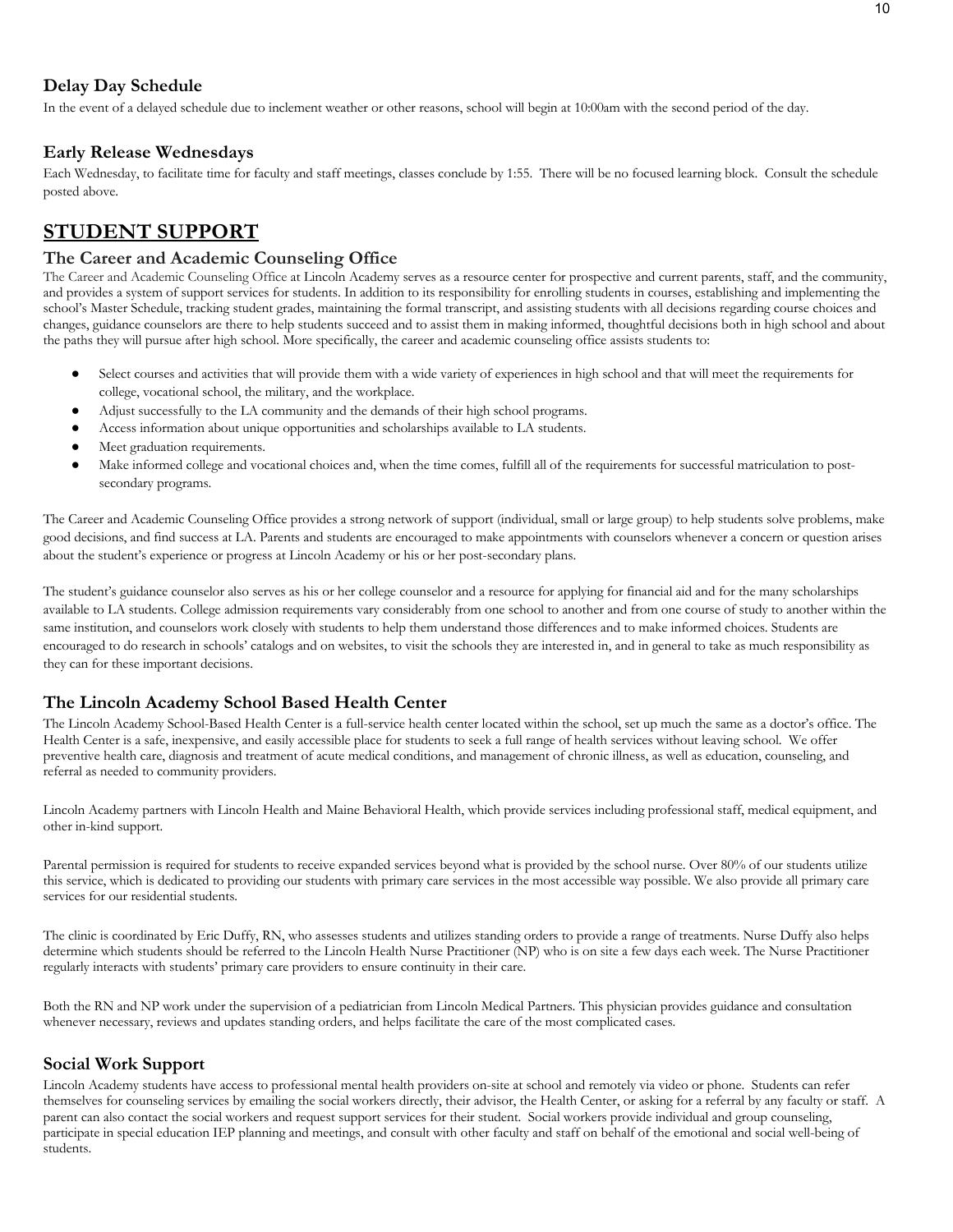# **Advisor Program**

Each student has an advisor who continues to serve as the student's advisor through graduation. The primary roles of an advisor are to be a regular point of contact for the student, to be a trusted adult who will check-in and nurture the student's ability to self-advocate, and to monitor grades and attendance. Students meet with their advisors daily, and parents and students should expect that advisors will be well informed on their advisee's progress in all areas of school-life. Parents are therefore encouraged to contact their student's advisor whenever they have questions or concerns regarding the student's progress.

# **Library**

Students may come to the library before school, after school, and during study hall with a pass from their teacher. Students may also come to the library during the lunch period. Students may come in to browse for books, do research, read, work on homework on their own or with a group, use the library computers, printers or photocopier, use the small workroom, etc. Students are expected to work quietly and to be respectful of other students who are working and reading in the library. All computer use in the library must be consistent with the Acceptable Use Policy. Books and most library materials are typically loaned for a period of two weeks and may be renewed as needed. Students are responsible for paying for materials that are lost, missing, or not returned. Overdue notices will be periodically sent out to students. At the end of the school year, students will be billed for library materials that are not renewed or returned. Seniors are expected to return all library materials and/or pay for missing items prior to graduation ceremonies.

# **Athletics**

Athletic teams at LA teach life-long skills of teamwork, competition, and healthy living, and provide opportunities for students to get to know each other and to work together toward a common goal. Our sports teams are also great sources of pride both here at school and in the wider community. It is a goal of LA athletics to be known as much for its sportsmanship among its athletes, coaches and fans as it is for the tenacity and skill exhibited by its athletes. The following teams are available to LA students:

### **FALL**

Cross Country, boys & girls Field Hockey, girls' varsity & J.V. Golf, boys & girls Soccer, boys' varsity & J.V.; girls' varsity & J.V.

#### **WINTER**

Basketball, boys' varsity, J.V. & Freshmen & girls' varsity & J.V. Cheering, girls and boys, varsity Indoor Track, boys and girls Unified Team, boys & girls Swimming, boys & girls Wrestling, boys and girls, varsity & J.V.

### **SPRING**

Baseball, boys' varsity & J.V. Lacrosse, boys' varsity & J.V. & girls' varsity Softball, girls' varsity & J.V. Unified Team, boys & girls Tennis, boys & girls Track, boys & girls

### **Academic Eligibility for Extracurricular Participation**

In order to compete in, perform with, or travel with any extra-curricular activities, students must be passing all of their courses at the end of each trimester marking period. However, ineligible participants may travel to activities that take place on weekends, holidays, and school vacations, but only as an observer. Questions regarding this policy shall be directed to the Dean of Students and/or Athletic Director.

Students participating in athletics who fail at least one course in a trimester must sit out a requisite number of regular season athletic contests in the next season. (Winter is the "next season" for those who fail course(s) in the first trimester. Spring is considered the "next season" for those who fail course(s) in the second trimester. The following fall is considered the "next season" for those who fail course(s) in the third trimester.).

Students participating in non-athletic academic co-curricular activities who have failed a class will be considered academically ineligible from the day trimester grades are issued for a period of two weeks. Students participating in athleticswill be considered academically ineligiblefor the entire preseason along with at least one regular season contest. Multiple classes failed will necessitate additional forfeiture of regular season athletic contests. (Each additional failed class will result in an additional missed contest.) The Head of School can waive the ineligible status if extenuating circumstances justify the action. For students who fail courses in the spring trimester, the period of ineligibility will take effect during the following fall in either athletics or co-curricular and extra-curricular activities. All students coming off a period of ineligibility must submit and successfully complete the Academic Eligibility Action Plan.

Students are considered ineligible when they have an "Incomplete" at the end of a trimester marking period. A student is ineligible until the incomplete is made up. The Head of School can waive the ineligible status created by the "Incomplete" if extenuating circumstances justify the action.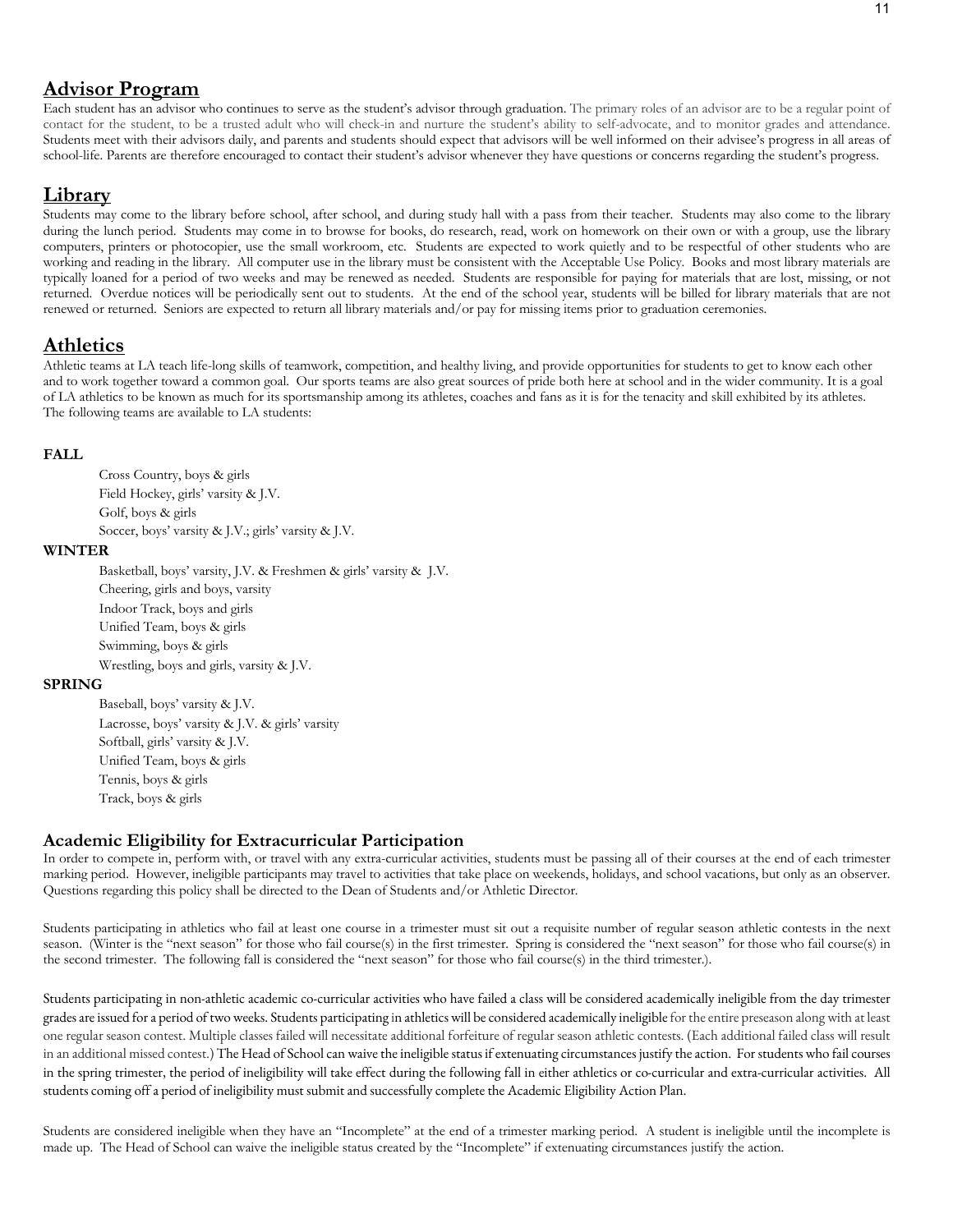### **Additional Procedures for Students Involved in Extracurricular Activities**

In order to participate in MPA sanctioned extracurricular activities all students will sign a form acknowledging their understanding of Lincoln's chemical and substance abuse policy and must sign a form signifying knowledge of and willingness to abide by these rules as they apply to these activities. This consent will apply for the length of a student's career at Lincoln Academy.

Lincoln Academy students involved in athletics and other MPA sanctioned extra-curricular activities may be subject to disciplinary action if a violation of the school's *In the Presence Of* policy is determined. This policy prohibits students involved in extracurricular activities from being present at any function where drugs are present and/or illegal consumption of alcohol is taking place. Students finding themselves in such a situation are required to leave immediately.

### **Participation on Athletic Teams**

To accommodate as many students as possible on our teams, and to comply with the Maine Principals Association (MPA) guidelines, we have established the following rules:

- A student may only participate in one sport per season.
- A student who quits one sport may not participate in another sport that season without the consent of both coaches involved.
- In the event a student chooses to participate in any sport after the season has begun, his/her participation must be approved by the coach and the Athletic Director.
- To ensure safety, the athlete will need to practice the minimum number of days or practices in accordance with MPA guidelines before he/she is allowed to compete in a contest.
- Students must be enrolled at Lincoln Academy and participating prior to the first countable contest date for that season to be a team member.
- Students must participate in 80% of all team activities to remain a team member.
- A student who has been absent from school on the day of a practice or competition may not participate in either on that day.
- A student who has been absent from school for two weeks or more, for whatever reason, must have a minimum of five (5) days of practice before participating in a game.
- In the event of an injury requiring medical attention, a student will only be cleared to return to athletic competition and/or practice with a note from his/her physician. Additional clearance is required by LA's Athletic Trainer before returning to competition and/or practice.
- To be eligible for interscholastic competition, a student must be in good standing, and less than twenty (20) years of age. The student must not have attended more than eight semesters or twelve trimesters of high school.

In order to compete or travel with the team, a student must be academically eligible*.* 

### **Androstenedione and Dietary Supplements**

Athletes participating in interscholastic sports are prohibited by Maine law from using performance enhancing drugs, including dietary supplements, stimulants, anabolic agents, diuretics and other masking agents, peptide hormones and analogues, anti-estrogens, beta-2 agonists and other substances to enhance or improve athletic performance. Questions about the specific banned drugs and about this subject generally should be directed to the Athletic Director or Director of Health Services.

### **Lincoln Academy Physical Exam Policy for Athletic Participation**

All newly enrolled students are required to provide the school nurse with documentation of a complete physical exam and immunization record. The Grade 9 physical must not be dated earlier than January of the previous year. After the initial enrollment, students are required to have a physical exam every two years. All athletes must have had a physical within two years of the beginning of any sports season.

The Lincoln Academy Health Center shall work closely with the individual coaches/advisors of each co-curricular activity to assure physical exam compliance.

### **Concussion Management**

In compliance with the Maine Department of Education, Lincoln Academy has developed guidelines and other information to educate coaches, student athletes, and parents of students regarding the nature and risks of concussions. These guidelines include a description of the risks of return to play and standards for return to play.

Prior to the beginning of each sports season, students intending to participate in school-sponsored athletic activities and parents/guardians of these students will be provided information including:

- The risk of concussion and other head injuries and the dangers associated with continuing to participate when a concussion or other head injury is suspected;
- The signs and symptoms associated with concussions and other head injuries; and
- Lincoln Academy's protocols for:

1) Removal of the student from the activity when the student is suspected of having sustained a concussion or other head injury,

2) Evaluation, and

3) Return to full participation in school activities.

The student *participating in sports* and his/her parent(s)/guardian(s) must sign a statement acknowledging that they received and read this information before the student is allowed to participate in any school-sponsored athletic activity.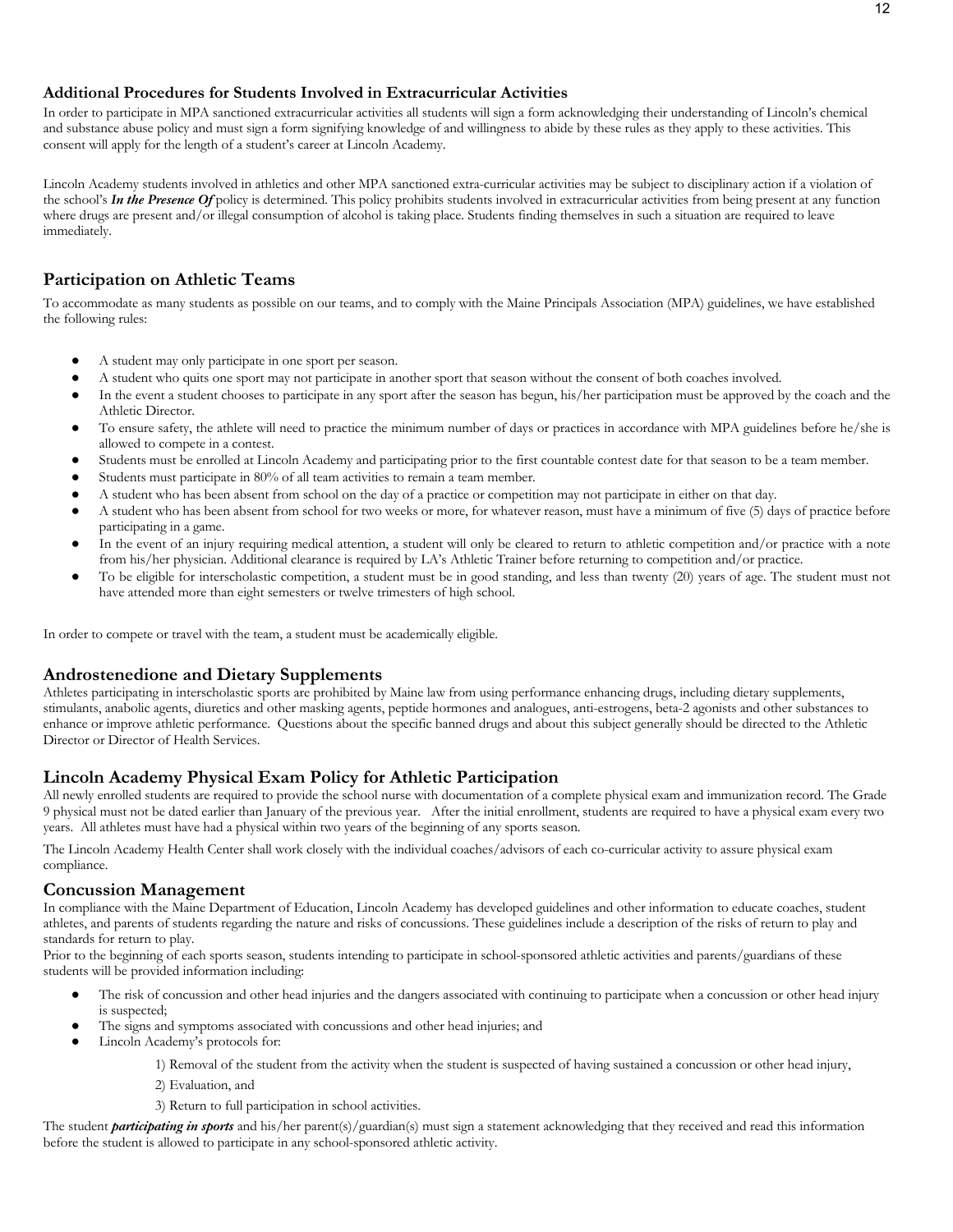# **Student Behavioral Expectations**

Lincoln Academy is recognized for our caring and supportive community. This does not happen by chance. Students and staff must be active participants in building and managing this community. The Lincoln Academy community has the expectation that all members will behave according to the spirit of the mission, vision and core values of Lincoln Academy as embodied in the following statements:

- We practice respect, tolerance, and acceptance of all members of our community
- We are kind, welcoming, generous and respectful of all members of our community
- We do our best academically, athletically, and creatively at all times
- We respect and follow all school rules
- We take responsibility for our actions and try to assist others to face and accept responsibility for theirs
- In all manners of communication, we do not use vulgar or degrading language, gestures or actions, or inappropriate public displays of affection
- We model and live healthy and responsible lifestyles
- We respect all personal property and space.
- We represent ourselves and the school appropriately on and off campus at all times

### **Disciplinary Philosophy**

Lincoln Academy believes that all students can develop personal responsibility and gain respect as a member of the community. The disciplinary system clarifies the community expectations through our Core Values while focusing on the guiding principles of honesty, trust, and respect. We believe that students always strive to do their best, however, sometimes they experience difficulties or make mistakes. We assume all students have good intentions and will work to remediate each situation with a positive outcome for all parties involved. Every experience is a teaching and learning opportunity.

Lincoln Academy views discipline as an opportunity to teach and guide students toward growth and proper decision-making. Violation of school rules are dealt with on a case-by-case basis with due regard for both specific circumstances and the welfare of the school community.

Serious or repeated infractions are referred to the administrative team. Administrators have discretion in applying logical consequences in response to serious infractions. When a disciplinary referral occurs, the administrator will investigate and gather information. The administrator will contact the parents and advisor. Students and parents should know that the LA Administration has the sole right to determine, administer, and enforce all rules and regulations pertaining to student behavior, discipline, and use of the buildings and grounds of the Academy.

Lincoln Academy's disciplinary process is based on restorative practices, positive behavior interventions, and traditional consequences.

**Restorative Practices** involve situations in which a student's behavior harms others or the community. Restorative approaches enable those who have been harmed to convey the impact of the harm to those responsible, and for those responsible to acknowledge this impact and take steps to make appropriate amends and repair the relationship. In situations involving conflict between students, mediation may be one of the recommended approaches.

**Positive Behavior Intervention** involves clear expectations for appropriate behavior that are communicated and taught, as well as consequences for inappropriate behavior that should be established and equitably administered. Lincoln Academy will recognize and reward students who exemplify positive behavior. Students who are recognized and rewarded publicly become role models for other students who wish to be recognized and rewarded in the same manner.

**Traditional Responses** include loss of privileges, detention, and suspension. The purpose of traditional discipline is to send a clear message to both the student and parents that a serious offense has been committed but is also meant to repair the damage done. Please see the appendix for definitions of Traditional Responses utilized by Lincoln Academy.

### **Major Disciplinary Infractions**

The following are major breaches of good conduct and may result either in office referrals, loss of privilege(s), detentions, suspension, or expulsion on the first or subsequent offense:

- Dishonesty: particularly lying, cheating, plagiarism or stealing.
- Lack of respect for the rights and well-being of others, including fighting, physical or verbal abuse, endangering the safety of others, and all forms of overt racial, sexual, ethnic, or religious prejudice. (Refer to statements on bullying and harassment.)
- Vandalism: causing damage to school property, including property of homeowners near the school or school personnel, and the property of other schools.
- Drugs and Alcohol: Students are prohibited from attending school while under the influence of alcohol or other drugs and are prohibited from drinking alcohol, using drugs, or possessing, giving, buying or selling alcohol or other drugs, including all forms of nicotine (e-cigarette/vape), while in school, on the campus or at school functions. (See Alcohol and Chemical Abuse Policy and Procedures)
- Violation of the Weapons in School Policy which includes the prohibition of possessing a weapon of any kind, including knives and firearms on school grounds and during school activities.
- Any illegal misconduct, actions unbecoming Lincoln Academy students or behavior prejudicial to the best interests and reputation of Lincoln Academy, whether any of the conduct occurs on or off school grounds, in school buildings or on school buses before, during, or after school or at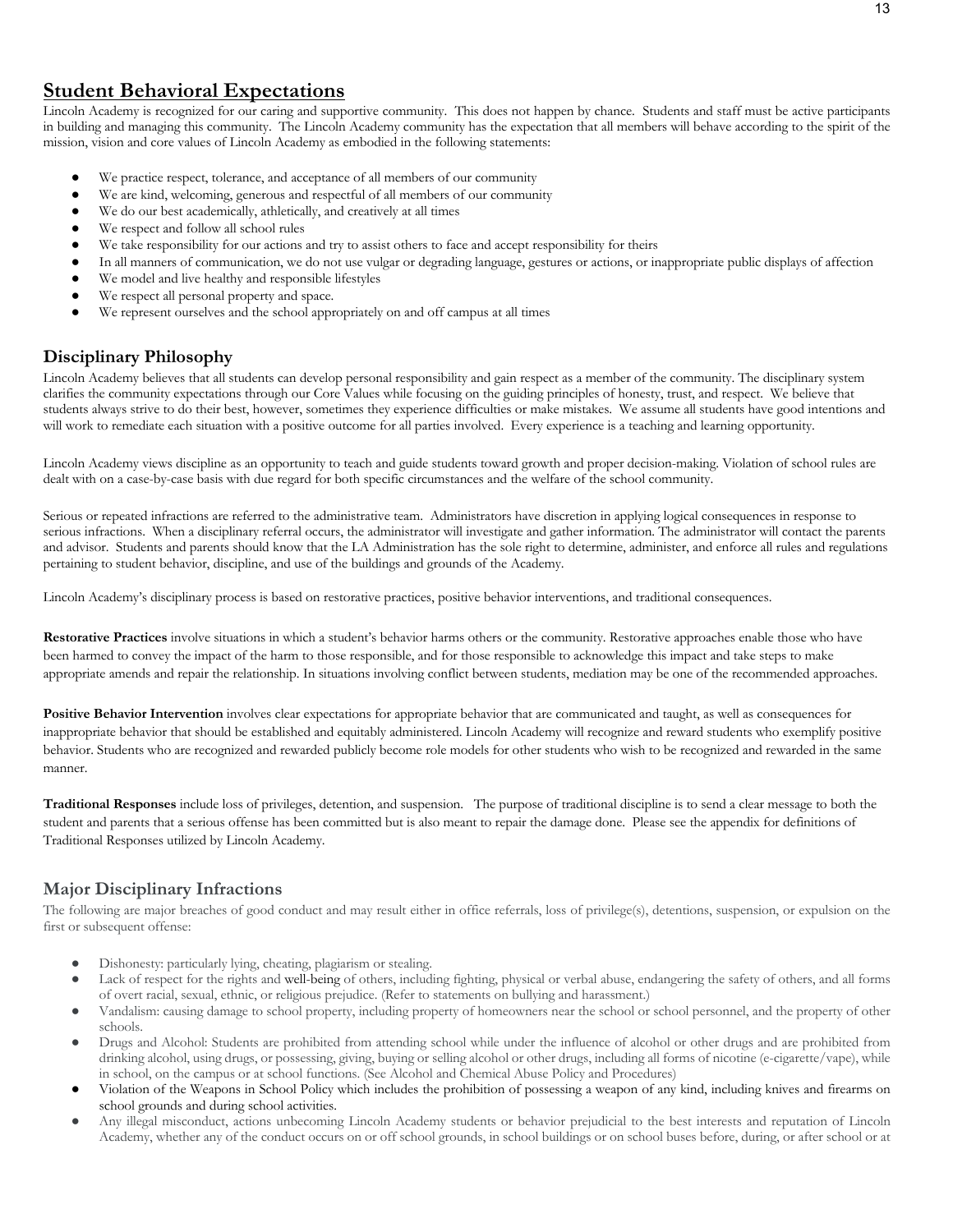### **Academic Integrity**

Lincoln Academy has community expectations which focus on the guiding principles of honesty, trust, and respect. Dishonesty, particularly lying, cheating, or plagiarism are in direct conflict with these guiding principles. Additionally, academic dishonesty is the antithesis of learning and of the mission of this institution. Violations of this type are considered serious and will be referred to the Director of Curriculum and Instruction.

At Lincoln Academy, we recognize that incidents of academic dishonesty are often tied to feeling academically overwhelmed or misunderstanding methods of documentation. The Director of Curriculum & Instruction and the teacher will work with students to teach them how to cope with academic challenges. However, repeated violations will result in escalating consequences, up to and including, removal from the Lincoln Academy community.

#### **Academic Policies**

Please see the Course Catalogue for more information regarding the Academic Integrity Policy. The Course Catalogue also contains information on graduation requirements, required course loads, and other policies and procedures pertaining to academics.

### **Harassment, Discrimination, Hazing and Bullying**

Lincoln Academy recognizes each student's and staff member's right to an atmosphere free of intimidation, hostility and offensiveness. Incidents of bullying or harassment (including cyberbullying, sexual harassment, or discrimination)) are taken seriously and investigated fully. Additionally, retaliation for the report of this behavior OR the false reporting of such behavior will be taken seriously and investigated fully. Acts of harassment based upon race, color, sex, religion, sexual orientation, gender expression, gender identity, age, national origin or handicap also constitute illegal discrimination under State and Federal laws. Additionally, for the purpose of compliance with CIPA (the Children's Internet Protection Act), instances of cyberbullying will also be considered as acts of harassment and/or bullying and will be handled accordingly. For the purpose of clarification, it is important to note that acts of bullying motivated by socioeconomic status, physical appearance, weight, family status and other distinguishing characteristics not protected under the Human Rights Act can be considered as violations of Maine law. The full policy on harassment, dis crimination, hazing and bullying is available in the Student Handbook appendix.

### **Alcohol, Tobacco, and Chemical Abuse**

Lincoln Academy recognizes that the use of alcohol, nicotine, drugs, illegal chemicals, and the misuse of prescription or over the counter medications by its students is wrong and harmful. Students are prohibited from attending school while under the influence of these substances and are prohibited from drinking alcohol, using, or misusing drugs and other medications, or possessing, giving, buying or selling alcohol or other drugs or paraphernalia while in school, on the campus, on school buses or vehicles, or at school-sponsored functions on or off campus. Students who are present at any function where alcohol, drugs, and illegal chemicals are being used or consumed, whether or not they are doing so themselves, are expected to remove themselves from the function immediately. Failure to do so may result in the student being disciplined in the same way that they would if they were found to be using, showing the effects of use, or in possession of alcohol, tobacco products, marijuana, or any other substance that is defined by law as a drug.

Alcohol, tobacco and other drug use, abuse and dependency are among today's major community problems. The school, as a community institution, recognizes that chemical dependency is considered by the American Medical Association as a treatable disease whose progress can be arrested. The school recognizes its role in establishing policies and procedures for chemical dependency education, prevention, and early intervention for its students. In that effort, the school will work closely with other community organizations and individuals who share the task of addressing chemical dependency issues. The school recognizes its responsibility to establish procedures and assist students to address their own use and abuse problems as well as the problems of significant others. Those procedures will ensure the confidential nature of all school records and any referrals to non-school agencies or individuals.

### **Tobacco and Electronic Nicotine Delivery Systems (Vaping)**

Lincoln Academy believes that the use of tobacco products is injurious to the health of both those who use tobacco and, in the case of smoking and vaping, those who must inhale air filled with smoke/aerosol/vapor. Smoking and/or the use, sale, or distribution of tobacco products and paraphernalia by anyone is prohibited at all times on school property. This also includes all functions taking place on school grounds, such as athletic events or other activities not associated with, or sponsored by, Lincoln Academy. No student is allowed to smoke, use smokeless tobacco, or vape on the school grounds at any time. This applies to everyone on school grounds, including students and others under the age of 21, and all school staff, parents, and visitors. The school grounds start at the railroad tracks and extend to the far end of the running track on both sides of Academy Hill Road. The expectation extends to school buses and in all Lincoln Academy owned or leased vehicles. This also includes all days when school is not in session and all functions taking place on school grounds, such as athletic events or other activities not associated with, or sponsored by, Lincoln Academy.

### **Attendance Expectations**

Lincoln Academy recognizes that regular classroom attendance is necessary if a student is to gain the maximum benefit from his/her high school experience. Classroom instruction and discussions are an important part of each course. When a student misses class, that part of the instruction cannot be reproduced. Attendance and presence in the classroom is therefore an important component of learning. Parents have an interest and legal responsibility to help Lincoln Academy ensure their students' attendance and compliance with State of Maine truancy laws.

### **Student Guardian Policies**

Students enrolled at Lincoln Academy shall be living with a parent or legal guardian while attending school. This includes when a student is over the age of 18 years of age.

As nearly all school policies require the permission and input of a parent or legal guardian, and for the purpose of safety and security of the child, Lincoln Academy requires that the parent or legal guardian of all enrolled students provide an up to date physical address and phone number to the school.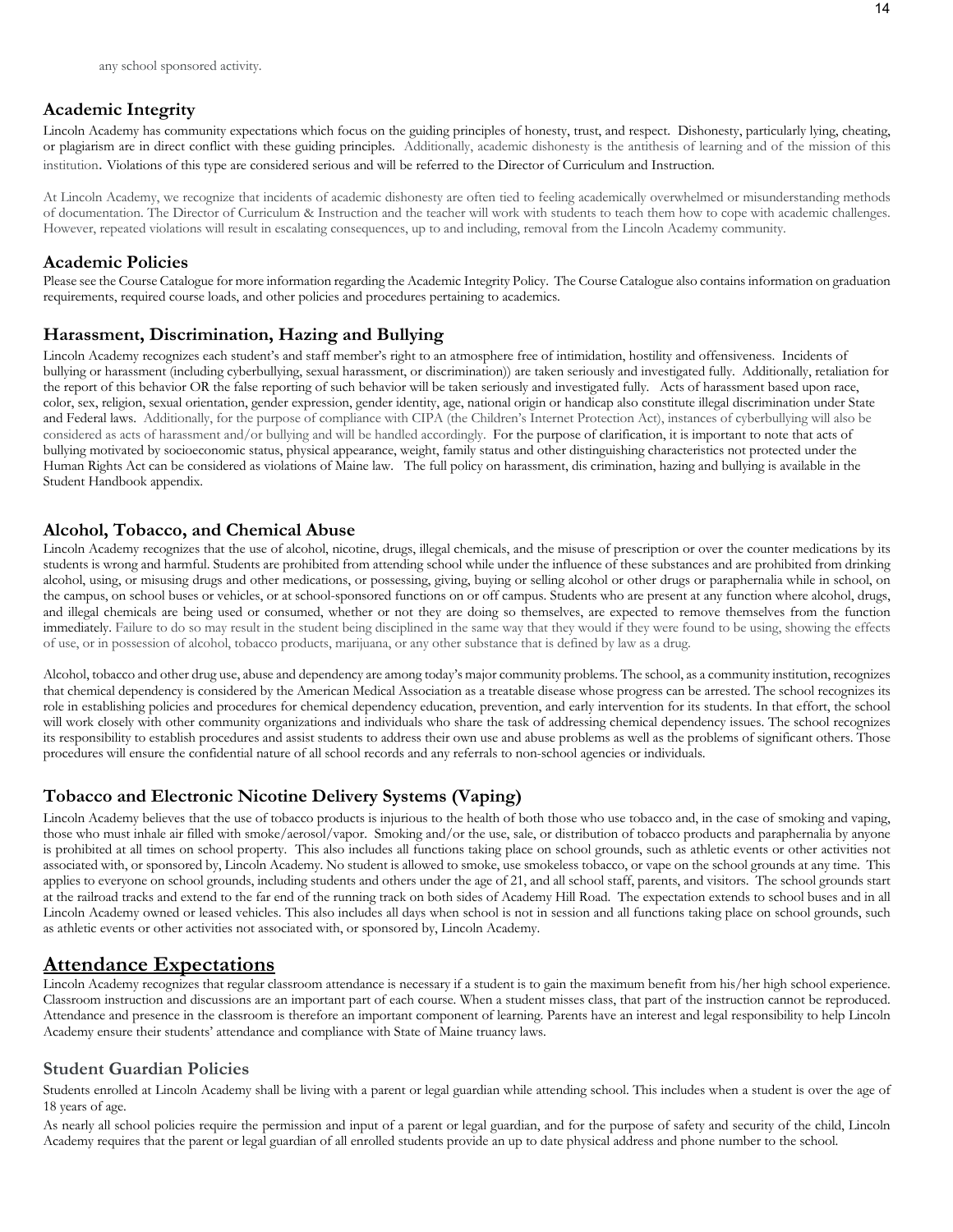#### **When a student is Absent**

Parents/guardians should call the school (563-3596 ext. 2103) or email (attendance@lincolnacademy.org) as early as possible but by 9:00 a.m. whenever a student will be absent. Unexcused absences will be verified daily after 10 AM. If no contact is made, on the day a student returns to school following any absence, the student must present a note from a parent explaining the circumstances of the absence or from the office of the scheduled appointment explaining the circumstances of the absence. This applies to all students, including those that are eighteen years and older. Administration may, at their discretion, refuse to accept an excuse.

School work missed due to an excused absence may be made up in the same number of days missed, not to exceed five (5) days. Teachers are under no obligation to have students make up work missed due to an unexcused absence. Unexcused absences/tardies-to-school unaccompanied by a note and/or explanation will follow the detention progression outlined under our **Tardy to School/Class Policy**.

### **Excused Absences**

The following absences will be Excused:

- 1. Illnesses or extended illnesses that have been verified by a physician or the school nurse.
- 2. A death in the family.
- 3. Appointments with health professionals or appointments for driving licenses or required court appearances provided the school officials are notified at least one day in advance or that are verified when the student returns from such appointments.
- 4. Observance of a recognized religious holiday provided that school officials are notified at least one day in advance.
- 5. Visits by juniors and seniors for the purpose of college admission when permission is granted at least one day in advance.
- 6. Certain family vacations with appropriate paperwork and prior administrative approval (See Planned Absence Procedure below)
- 7. Approved educational enrichment experiences.
- 8. Prolonged hospitalization and/or medical order to stay home.\*\*
- 9. Stormy days when traveling on snow and ice would be too risky.

\*\*Extended hospital stays and/or medical orders to stay home will not automatically count against a student's limit on absences, nor will planned college visits, or educational enrichment experiences (approved).

**A student at Lincoln Academy may not miss more than fifteen (15) days of school (excused or unexcused) during one academic year. Although both excused and unexcused absences will count towards a student's fifteen-day limit, extenuating circumstances will be reviewed administratively.** If a student reaches the 15-day limit, he/she may be denied credit for coursework. A meeting will be called by the Director of Curriculum and Instruction or designee to discuss the situation with the student and his/her parent/guardian. If credit is denied, an appeal may be made to the Head of School, who will review the facts and make the final decision.

#### **Planned Absences**

Lincoln Academy discourages students from taking family trips/vacations during the school year. All absences due to vacations shall be counted toward the student's total number of absences. Please fill out a planned absence form (available at the office) and submit it one week prior to the start of the planned absence.

#### **Athletics and Attendance**

A student involved in sports or other co-curricular activities may not participate in those activities on the days the student is absent from school or dismissed early for illness. Additionally, students must be in attendance at school by the beginning of the second period in order to participate in practices, games, or events. In the event of a delayed start, athletes must be in attendance no later than one-half hour after the start of school to be considered athletically eligible. Attendance at school the day following an evening event is always expected. Habitual school absences following an evening event will not be tolerated. If a student is absent for reasons other than illness, permission may be granted by the Dean of Students or Athletic Director for the student to participate in cocurricular events. For athletic or academic purposes, early dismissals for reasons other than those of a medical and/or educational nature will not be permitted and will be scrutinized for their legitimacy. Once again, exceptions may be made only by prior consultation with and approval by the Head.

### **Tardy to School/Class**

School begins at 8:00 a.m. Students are expected to be on time. If a student is late to school, (s)he must check in at the Main Office and a tardy slip will be issued. Students accumulating at least four tardy slips (to school or class) will be required to meet with school personnel and may be assigned Academic Recovery Time, detention or both.

#### **Early Dismissals**

Early dismissals should be infrequent and for the following reasons only:

- 1.Illness in School. The school nurse will make every attempt to contact the parents or other responsible adult before the student is dismissed. The Academy reserves the right to hold a student in school until such contact is made.
- 2.Doctor/Dentist appointments. The appointment card or note from the parents must be presented to the office before 8:00 a.m. on the day of the appointment. The student must then check out at the office. Phone calls will not be accepted as substitutes for written notification.
- 3.Family emergencies. Requests must be received from parents prior to dismissal.

For athletic or academic purposes, early dismissals for reasons other than those of a medical and/or educational nature will not be permitted, and will be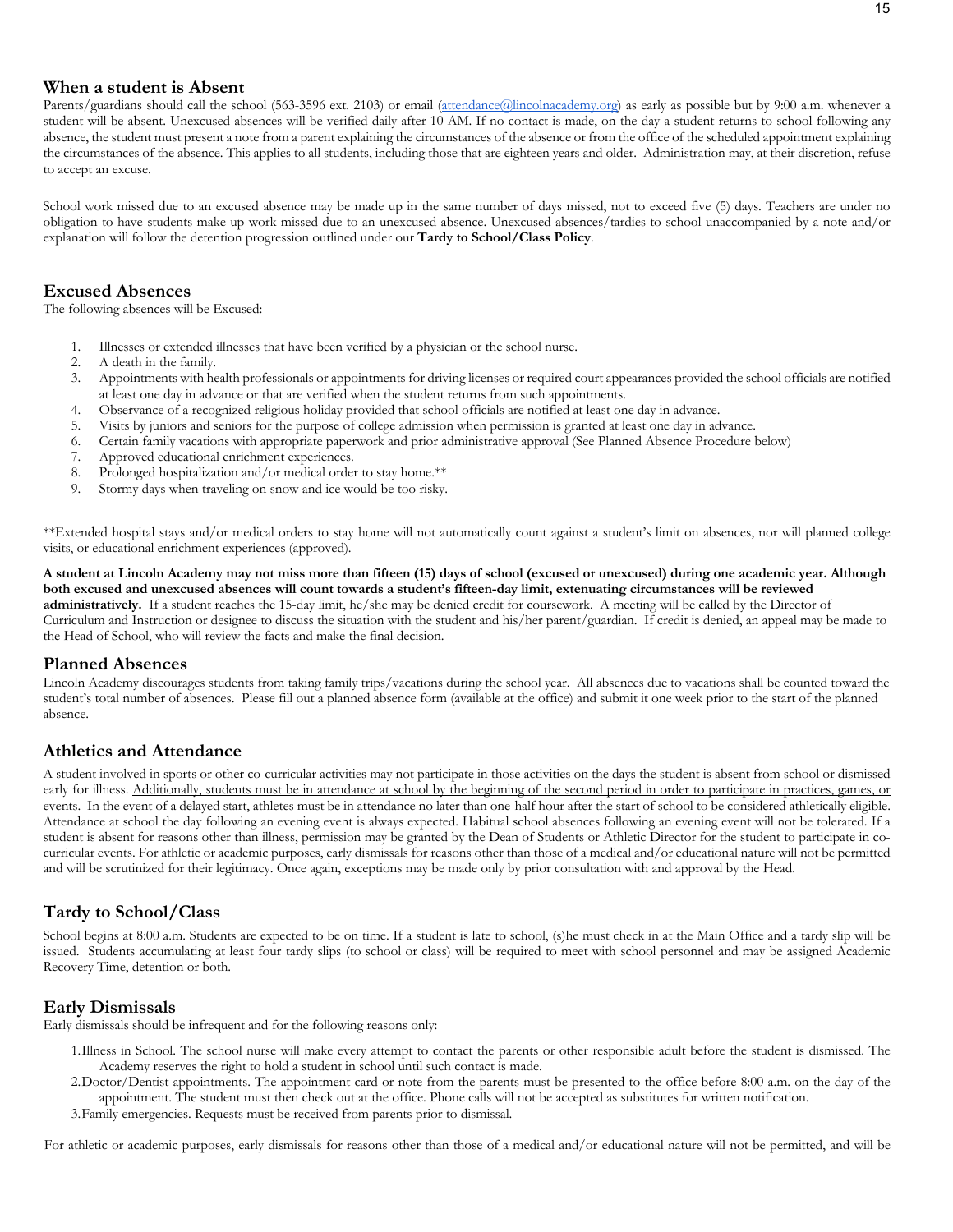#### **Permission To Leave School**

Students may be dismissed only with their parental permission and the approval of the administration. Students who leave campus without permission will be subject to disciplinary action. Dismissal notes must be brought to the office before 8:00 a.m.

### **Technology**

Lincoln Academy's computers, networks, and internet access are provided to support the educational mission of the school and to enhance the curriculum and learning opportunities for students and school staff. The rules apply to all computers and devices that students use on the school's networks or that access its internet services or that are issued to students, whether in use at school or off school premises.

Student use of school computers, networks, and Internet services is a privilege, not a right. Compliance with the Academy's policies and rules concerning computer use is mandatory. Students who violate these policies and rules may have their computer privileges limited, suspended, or revoked.

#### **Student Computer and Internet Use Rules**

Each student is responsible for his/her actions and activities involving the Academy's computers, networks, and Internet services, and for his/her computer files, passwords, and accounts. These rules provide general guidance concerning the use of the Academy's computers and examples of prohibited uses. The rules do not attempt to describe every possible prohibited activity by students. Students, parents, and school staff who have questions about whether a particular activity is prohibited are encouraged to contact an Academy administrator or the Director of Computing Services and Information Technology Services.

#### 1. **Responsible Use**

Lincoln Academy's computers, networks, and Internet services are provided for educational purposes and research consistent with the school's educational mission, curriculum, and instructional goals. All policies, rules, and expectations concerning student conduct and communications apply when students are using computers and communications systems. Students are also expected to comply with all specific instructions from teachers and other school staff or volunteers when using the school's computers and communications systems.

#### 2. **Prohibited Uses**

Examples of expressly prohibited uses of Lincoln Academy's computers, networks, or Internet services include, but are not limited to, the following:

**Accessing or posting Inappropriate comments or content** – Accessing, posting, publishing, forwarding, downloading, scanning, or displaying defamatory, abusive, obscene, vulgar, sexually explicit, sexually suggestive, threatening, discriminatory, harassing, and/or illegal comments or content.

**Illegal Activities** – Using the school's computers, networks, and Internet services for any illegal activity or in violation of the Academy's policy or rules. The school assumes no responsibility for illegal activities of students while using school computers.

**Violating Copyrights** – Copying, downloading, sharing any type of copyrighted materials (including music, films, or software) without the owner's permission. Copyright violations expose the violator to substantial civil and criminal penalties. The Academy assumes no responsibility for copyright violations by students.

**Plagiarism** – Representing as one's own work any materials obtained on the Internet (such as term papers, articles, music, etc.) When the Internet sources are used in student work, the author, publisher, and web site must be identified.

**Non-School-Related Uses** – Using the Academy's computers, networks, and Internet services for non-school-related purposes such as private financial gain; commercial, advertising, or solicitation purposes is prohibited. Highest priority of the Academy's computers, networks, and Internet services is reserved for educational use.

**Misuse of Passwords/Unauthorized Access** – Sharing passwords, using other users' passwords, and accessing or using other users' accounts.

**Malicious Use/Vandalism** – Any malicious use, disruption, or harm to the Academy's computers, networks, or Internet services, including but not limited to hacking activities and creation/uploading of computer viruses.

**Unauthorized Access to Sites and Avoiding School Filters -** Students may not attempt to use any software, utilities or other means to access Internet sites or content blocked by the school filters.

#### 3. **No Expectation of Privacy**

Lincoln Academy's computers remain under the control, custody, and supervision of the school at all times. Students have no expectation of privacy in their use of school computers, including e-mail, stored files, and Internet access logs. This rule also applies to students' personal computing devices (including cellular phones) that access the school's networks and Internet services.

#### 4. **Compensation for Losses, Costs, and/or Damages**

The student and his/her parents are responsible for compensating Lincoln Academy for any losses, costs, or damages incurred by the school for violations of Academy's policies and rules while the student is using the school's computers, networks, Internet services, or the student's personal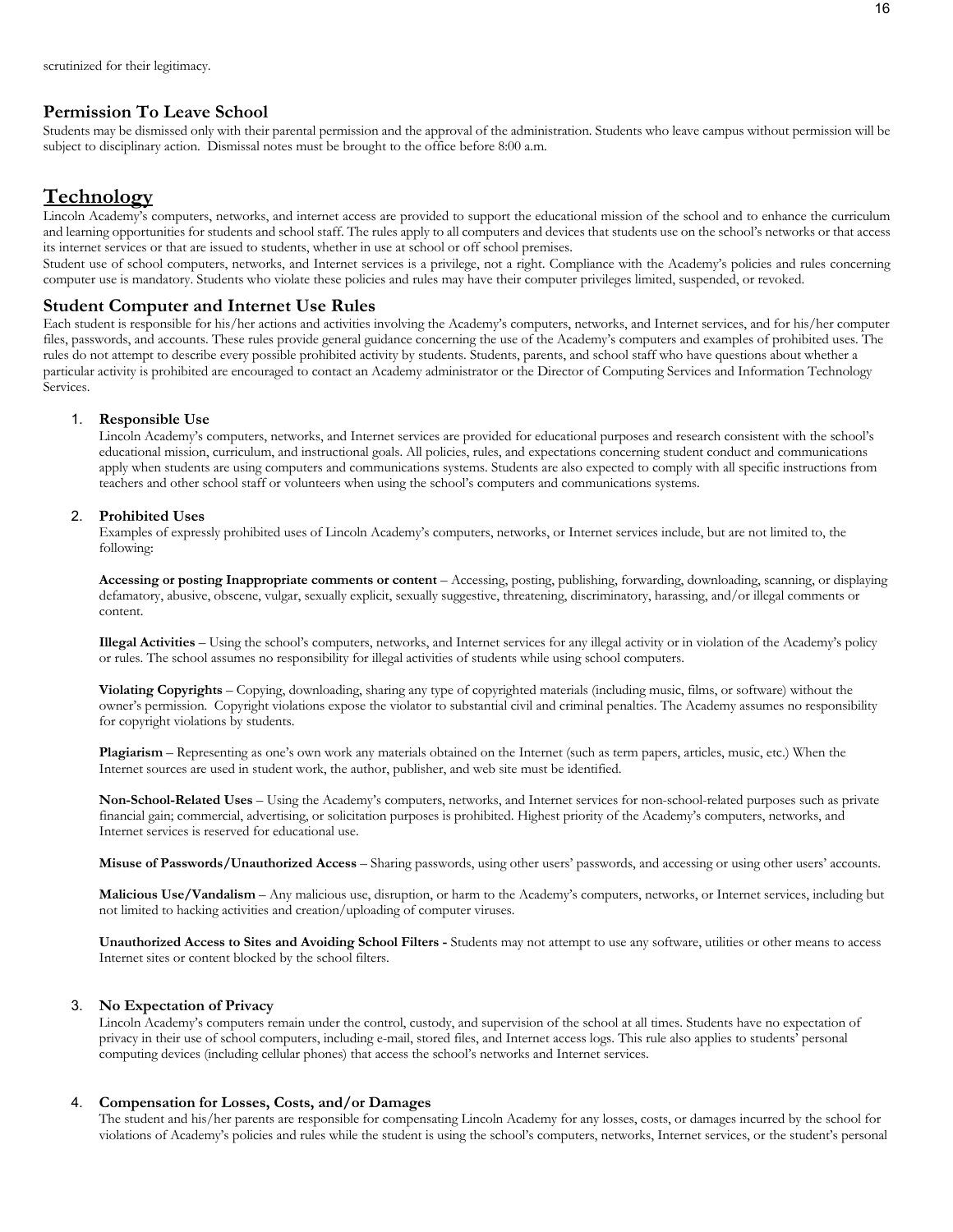computing devices.

#### 5. **Student Security**

A student should not reveal his/her full name, address, telephone number, Social Security number, or other personal information on the Internet. Students should never agree to meet people they have contacted through the Internet without parental permission. Students should inform their teacher if they access information or messages that are dangerous, inappropriate, or make them uncomfortable in any way.

#### 6. **System Security**

The security of Lincoln Academy's computers, networks, and Internet services is a high priority. Any student who identifies a security problem must notify his/her teacher immediately. The student shall not demonstrate the problem to others or access unauthorized material. Any user who attempts to breach system security, causes a breach of system security, or fails to report a system security problem shall be subject to disciplinary and/or legal action in addition to having his/her computer privileges limited, suspended, or revoked.

#### 7. **Bring Your Own Device (BYOD) Program**

We expect that every Lincoln Academy student will bring his or her own laptop or tablet device capable of functional academic use. Lincoln Academy strongly recommends a Chromebook as the best device for students. A limited amount of Chromebooks will be available in classrooms for class use, and in the library for short term loans.

# **General Rules and Regulations**

### **Cell Phone, Device Use, and Headphones/Earbuds During the School Day**

Lincoln Academy recognizes that technology is a necessary part of living and working in the 21st Century. At the same time, research indicates that device use can be addictive, that the use of technology can impair the transfer of information from short to long-term memory, and that technology use is a factor in the rise of depression and anxiety in young people. These devices may not be used in any manner that disrupts the educational process, is illegal, or violates Lincoln Academy policies and/or school rules.

Because one of LA's core values is community, the use of cell phones, headphones, earbuds, and other devices is not appropriate in classes, study halls, bathrooms, locker rooms, Community Meeting, or in the hallway while class is in session, including school field trips. In study halls, computers and other devices should only be used for legitimate course work. In the library, students are expected to follow all rules related to technology use posted for that space. For these reasons, we ask that these devices remain turned off and put away unless the teacher asks for/agrees to the devices being used for educational purposes.

If a student is found to be using a cell phone, headphones, earbuds, or other device at inappropriate times or for other than course-related purposes in classes, Advisor Group, or study halls, as directed or granted permission by a LA faculty or staff member, the student will be asked to put it away. If this happens repeatedly, the teacher will confiscate the device and the student will need to retrieve it from the Main Office at the end of the school day. Repeated misuse will result in a disciplinary response. Cell phones are not permitted in the hallways, bathrooms, or locker rooms during instructional time.

The use of cameras in any type of electronic device is strictly prohibited in locker rooms and restrooms. Students may not use cameras in classrooms without the permission of the class instructor or school administrator.

Any use of cellular telephones and other electronic devices that violate any Lincoln Academy policy/procedure or school rule is strictly prohibited. In addition, accessing, viewing, posting, forwarding, downloading or displaying any materials that are defamatory, abusive, obscene, vulgar, sexually explicit, sexually suggestive, threatening, discriminatory, harassing and/or illegal is prohibited.

### **Decorum and Respect for School Property**

Students are asked to be quiet in corridors while classes are in progress. The care and maintenance of school property is the responsibility of all members of the school community. Marking on walls and desks and the willful damage of school property will be considered vandalism. Any damage must be reported to the school office. Students will be held responsible for damage to lockers, books, and athletic equipment and required to pay for damages.

### **Drone/Unmanned Aircraft (UAS) Use:**

The use of drones (UAS) on campus by students must be approved by the Dean of Students or their designee.

### **Public Display of Affection**

Couples are expected to observe proper social behavior, both on campus and off campus, at all school functions**.**

# **Dress Code**

Lincoln Academy is a diverse community of learners who are engaged in a variety of activities during the day, after school, and on weekends. For this reason we do not attempt a strict "dress code." Rather, we expect our students, like the adults who work with them, to wear clothing that is neat and appropriate to the mission of our school and to the activities in which they are engaged. As a guide, clothing that would be appropriate to wear for a retail job in town would be considered appropriate during the academic day. It is important to note that clothing with slogans that promote drugs, alcohol, tobacco products, violence, or are overtly sexual or discriminatory, is considered inappropriate at any time. Lincoln Academy trusts that individual students and parents/guardians will take responsibility for using sound judgment and will reflect respect for themselves and others in dress and grooming. The Dean of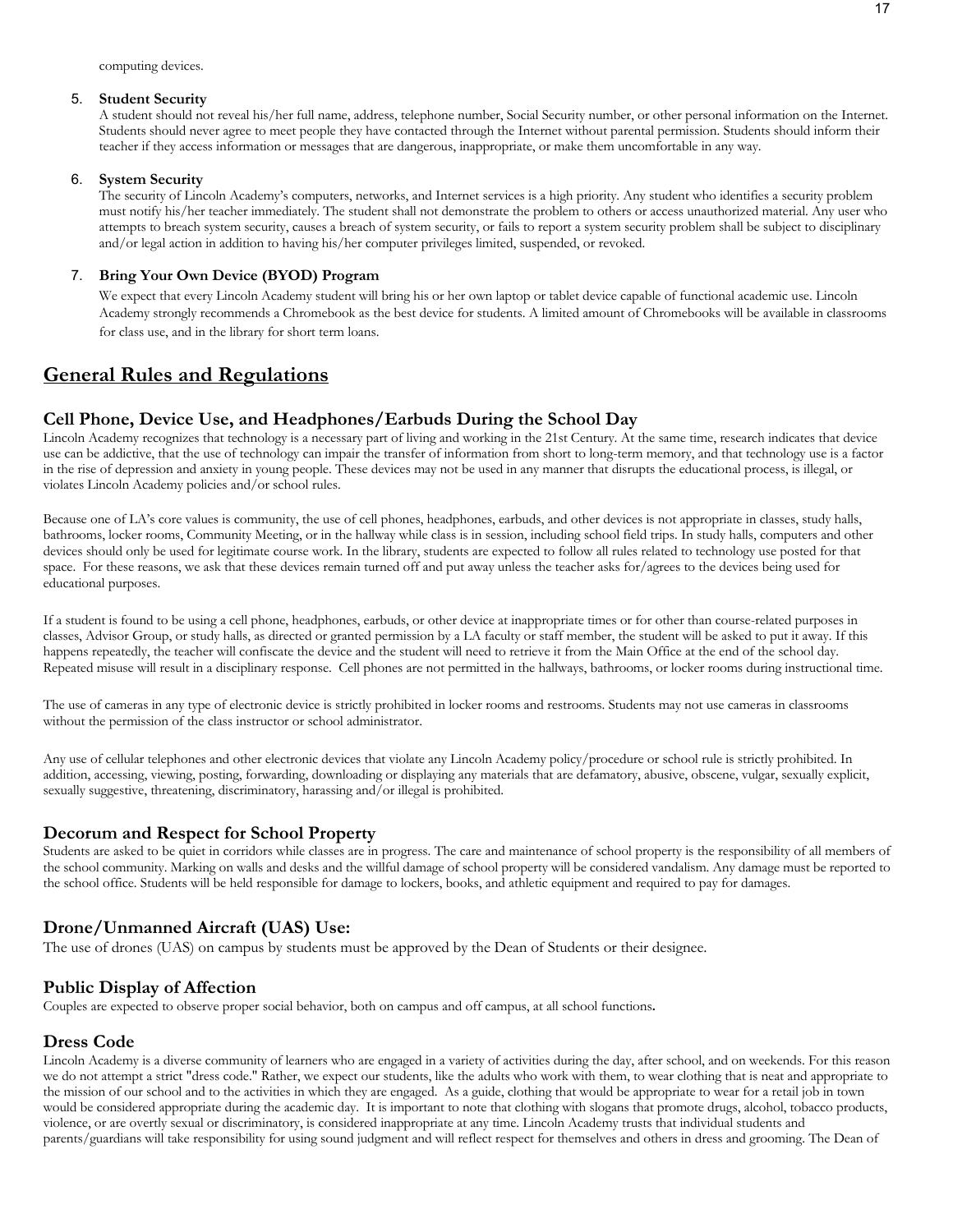Students, Director of Special Education, or other administrators designated by the Head of School reserve the right to require a student to change to more appropriate clothing.

# **General Information**

#### **Fire and Lockdown Drills**

Soon after school starts, students should learn the fire exit procedure for every room. The signal for a fire drill or fire is the alarm horns in the corridors. Quiet and orderly conduct is essential during fire drills. The school will also periodically conduct **Lockdown Drills**. During a Lockdown Drill, students will stay in place in whatever classroom space they happen to be in at the time of the announcement. A Lockdown Drill will not be preceded by an alarm, but instead will be announced via the intercom system. Once in a Lockdown situation, students should remain in place, and await further instructions. Lockdown Drills will be used to prepare for various emergency situations, including but not limited to missing students, Active Shooter Events, local emergencies, etc.

#### **Lockers**

#### **\*\*Lockers will not be used for the 2021 - 2022 School Year\*\***

Each student will be assigned a locker. Lockers must be kept clean and should be left closed. Students should not leave money and other valuables in lockers. Students should not use or open lockers not assigned to them. Only school issued locks are allowed on lockers and can be obtained from the Dean of Students. **Lockers are the property of Lincoln Academy and are subject to search and/or inspection.** 

### **Study Hall**

All students with any free period (having no scheduled class) will be assigned to a study hall. Study Hall students will report to the assigned classroom as designated on their class schedules. Classroom rules apply regardless of where a study hall is located. At various points students may access the library or earn study hall privileges. The administration reserves the right to revoke study hall privileges.

### **Textbooks**

Most textbooks are loaned to the students. Each student is responsible for the care of these books and for returning them in good condition at the end of the year. Graduating seniors will not receive their diploma and school records until all books and materials have been turned in or payment made. Underclassmen will not be allowed to take their final exams if books and materials are not turned in to the teacher or payment made for lost or damaged books. Grade reports will not be sent home until all materials are turned in or payment made.

### **Animals in School**

Only service animals are allowed in school buildings; pets are not permitted.

### **Dances/Prom**

Lincoln Academy organizations occasionally sponsor student dances and a prom. These dances, and the prom, are open to Lincoln Academy students and their pre-registered dates only. Student ID's, or other appropriate identification, must be presented at the door for admission. For dances, pre-registered dates must be high school students (no middle school students or graduates).

For the prom, pre-registered dates may be as old as 20 years, inclusive, and must provide some identification (driver's license, college ID, etc.) at the door for admission.

The following regulations apply to Lincoln Academy students and their guests:

- 1. Backpacks and other bags, coats, etc. must be checked at the door. Students may not bring in their own beverages.<br>2. Students will not be readmitted to the dance/orom after they have left. If chaperones are outside, stu
- Students will not be readmitted to the dance/prom after they have left. If chaperones are outside, students may stand in the very front area of the gymnasium/location and still return to the dance.

### **Access to School Records**

The Family Educational Rights and Privacy Act (FERPA) affords parents and students over 18 years of age ("eligible students") certain rights with respect to the student's education records. They are:

- 1. The right to inspect and review the student's education records within 45 days of the day Lincoln Academy receives a request for access. Parents or eligible students should submit to the Head of the School a written request that identifies the record(s) they wish to inspect. The Head of the School will make arrangements for access and notify the parent or eligible student of the time and place where the records may be inspected.
- 2. The right to request the amendment of the student's education records that the parent or eligible student believes are inaccurate or misleading. Parents or eligible students may ask Lincoln Academy to amend a record that they believe is inaccurate or misleading. They should write to the Head of the School, clearly identify the part of the record they want changed and specify why it is inaccurate or misleading. If Lincoln Academy decides not to amend the record as requested by the parent or eligible student, Lincoln Academy will notify the parent or eligible student of the decision and advise them of their right to a hearing regarding the request for amendment. Additional information regarding the hearing procedures will be provided to the parent or eligible student when notified of the right to a hearing.
- 3. The right to consent to disclosures of personally identifiable information contained in the student's education records, except to the extent that FERPA authorizes disclosure without consent. One exception, which permits disclosure without consent, is disclosure to school officials with legitimate educational interests. A school official is a person employed by Lincoln Academy as an administrator, supervisor, instructor, or support staff member (including health or medical staff and law enforcement unit personnel); a person serving on the Board of Trustees; a person or company with whom Lincoln Academy has contracted to perform a special task (such as an attorney, auditor, medical consultant, or therapist); or a parent or student serving on an official committee, such as a disciplinary or grievance committee, or assisting another school official in performing his/her tasks. A school official has a legitimate educational interest if the official needs to review an education record in order to fulfill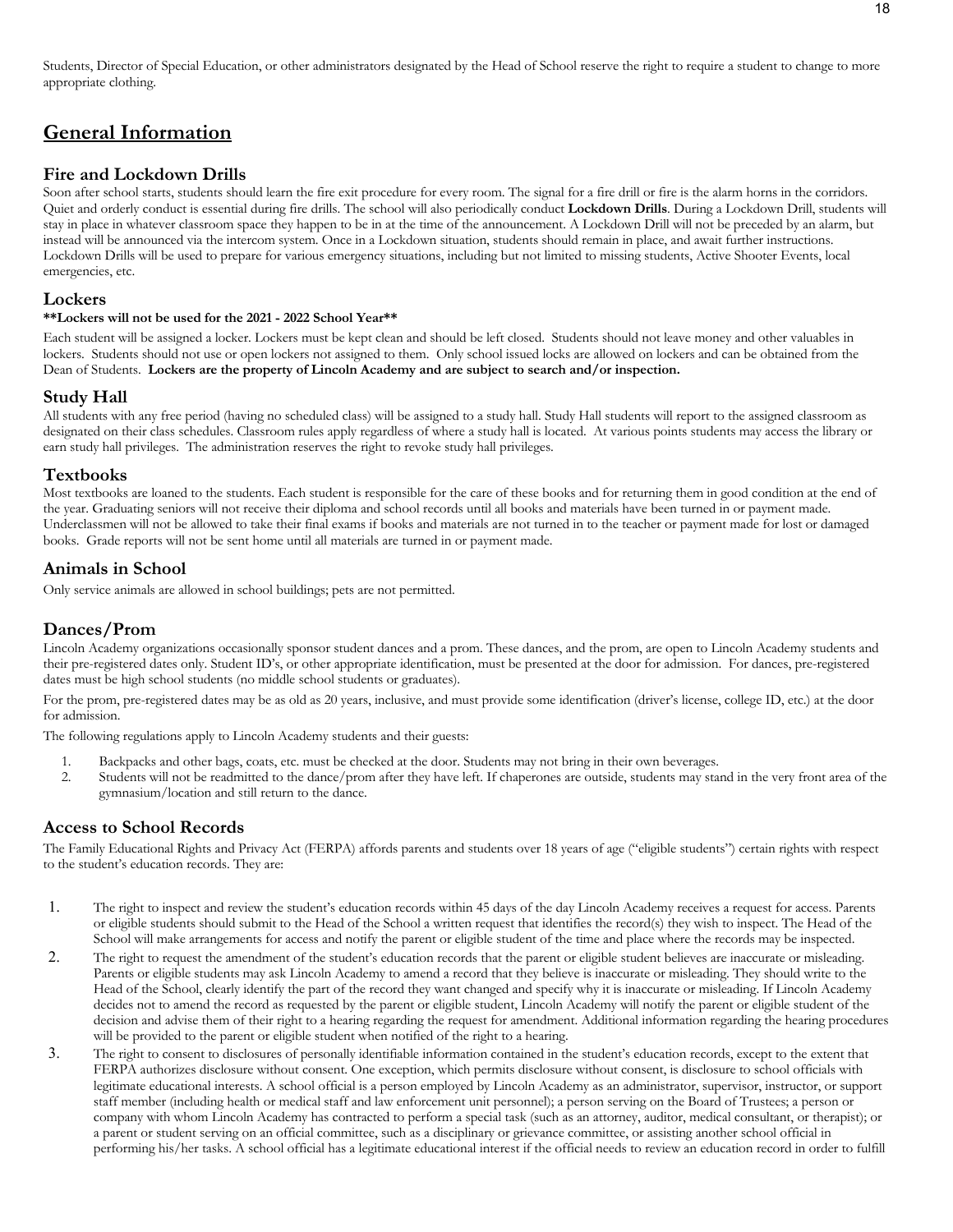his/her professional responsibility.

4. The right to file a complaint with the U.S. Department of Education concerning alleged failures by Lincoln Academy to comply with the requirements of FERPA. The name and signature address of the Office that administers FERPA are:

> Family Policy Compliance Office U.S. Department of Education 600 Independence Avenue, SW Washington, D.C. 20202-460

### **Insurance and Accidents**

It is recommended that all students carry the student insurance or have a comparable policy. Students who participate in interscholastic sports must be insured. The school assumes no responsibility for accidents or injury. The accident insurance, while not complete in coverage, gives substantial aid in case of injury. All accidents and injuries should be reported immediately to the teachers in charge and then to the office, where proper forms for accident claims may be obtained.

# **Transportation and Parking**

#### **Buses and Vans**

Students who ride buses and vans will be subject to all Lincoln Academy rules and regulations. Students are expected to treat all drivers with respect and respond reasonably to their requests.

### **Student Drivers, Cars, and Parking**

- 1. Parking on campus requires a parking permit issued by Lincoln Academy. Permits are issued by the school administration.
- 2. Students driving to Lincoln Academy shall park cars in the school parking areas immediately upon arriving at school. All students are to use the area across from the N.W. Bailey Gymnasium or the lower overflow parking lot.
- 3. Students are not permitted to use the parking areas around ATEC, POE Theater, KB Hall, or the Bus Loop area during the school day.
- 4. Students are asked to drive slowly and carefully while on school property, observing posted signs and speed limits. Failure to do this may result in the loss of parking privileges on campus.
- 5. School Administration and/or the School Resource Officer will inspect the parking lots on a random basis.

### **Transportation for Boarding Students**

The Academy will provide transportation to and from Portland on approved travel dates as published by the Residential Life Office. On weekends or other non-approved travel dates, the school will only provide transportation when a driver is available and for a fee. If a driver is not available, the school will arrange for a taxi to take the student to the Portland Transportation Center, or PWM airport at their own expense.

#### **\*\*Students are not permitted to use UBER or Lyft or other third-party services without prior approval.**

#### **Travel by Plane**

Students are expected to arrive at the Jetport in Portland Maine (PWM) on approved travel dates. All arrival information must be coordinated through the Residential Life Office and during summer months, the Director of Residential Life. Students arriving at Boston Logan (BOS) are able to take a bus to Portland, Maine that departs on a regular basis.

### **Vacation Travel**

It is the Academy's expectation that students will depart for long weekends and vacations only after their last academic commitment prior to the end of the regular school calendar. Travel arrangements should not interfere with the academic day. Missed classes will be considered unexcused.

The school will provide transportation to and from Portland Jetport at the beginning and end of vacations as approved travel dates as posted through the Residential Life Office. Students will be charged for transportation that falls outside of the approved travel dates.

If a student's needs do not coincide with the departure and arrival times provided, the school can help arrange taxi transportation to and from the airport. To make special arrangements for transportation contact the Residential Life Office.

### **Media Publishing Permission**

Lincoln Academy maintains websites and other media outlets, and provides information about school events, student achievement, and extracurricular activities on these outlets. We endeavor to maintain personal privacy where possible, and we do not identify students unless we have parent permission to use